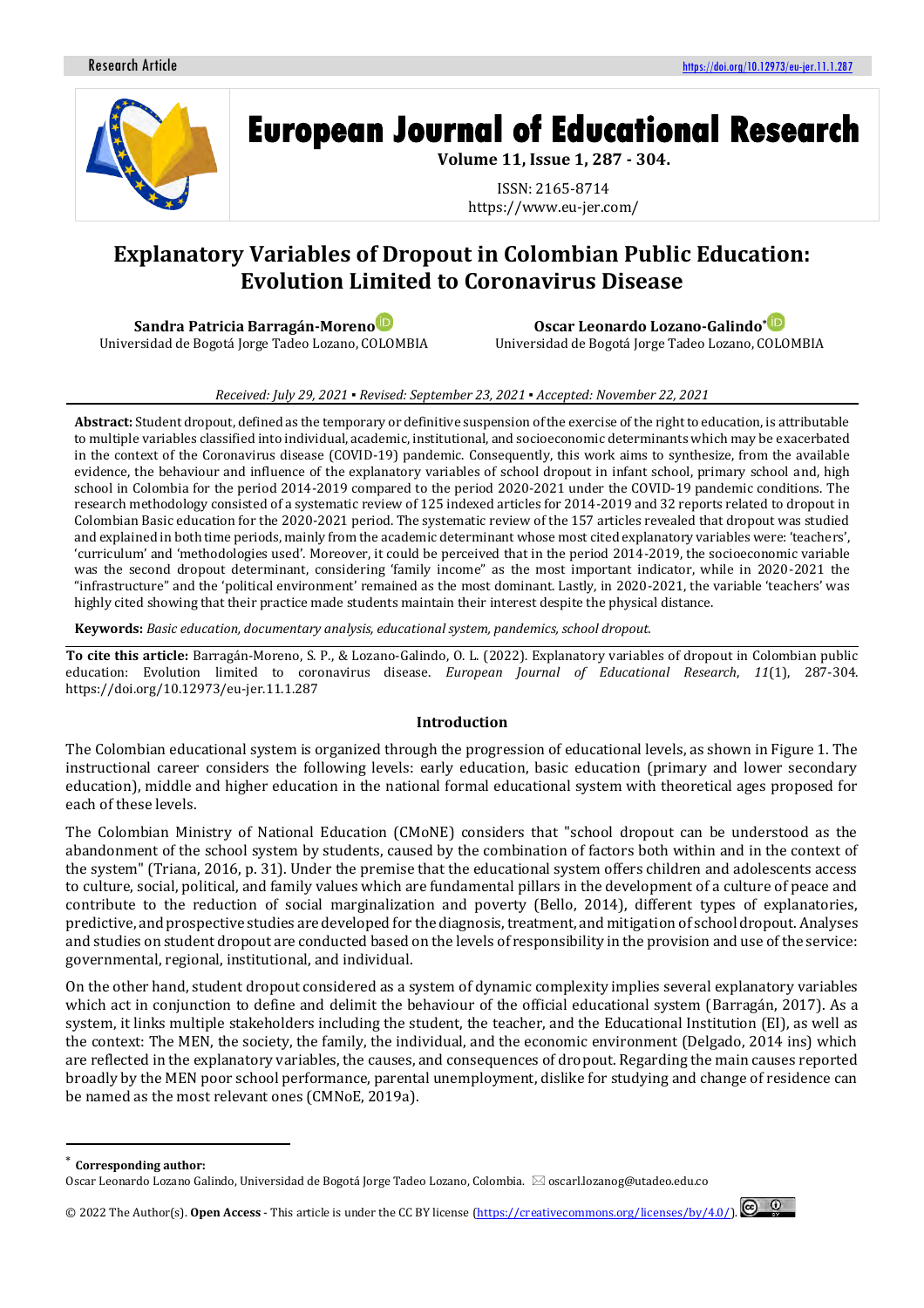

*Figure 1. Organization of the educational levels in Colombia and estimated age range Note. Prepared by the authors based on (CMNoE, 2019b).*

Considering the characteristics of student dropout, the parties involved and the features of the studies on it, as well as its dynamic complexity and the need to regularly update its evolution, this work was oriented under the following research question: In the periods 2014-2019 and 2020-2021, have the explanatory variables of school dropout in pre-school education, primary education, and lower secondary education in Colombia changed? In response, the objective of this article is to synthesize, from the available evidence, the behaviour and influence of the explanatory variables of school dropout in, primary and high school in Colombia for the period 2014-2019 in comparison with the period 2020 until 2021 (2020-2021) limited to the conditions imposed by the Coronavirus disease (COVID-19) pandemic. The temporality of the review is influenced by the declaration of national health emergency and the respective measures implemented to control the pandemic caused by COVID-19 (March 12, 2020), which resulted in a global situation characterized by the restriction and confinement.

# **Literature Review**

Following this introduction, the theoretical framework is presented by linking the variables and determinants of student dropout and considering Vincent Tinto's description of the Integration Model, the governmental perspective, along with the one provided by the Organization for Economic Cooperation and Development (OECD) for the Colombian context, as well as the exceptional measures adopted by the national government to confront the pandemic. Afterwards, the research methodology, the selection of articles and the data processing are described. The methodology contemplated the systematic review of the scientific literature stored in 19 databases published during the periods 2014-2019 and 2020- 2021 (until April).

Subsequently, the findings are presented in two dimensions: in terms of the meta-analysis of the selected articles and their citation of the determinants of student dropout and its explanatory variables. From these results, a discussion is provided based on secondary documentary sources. Finally, the main conclusions of the systematic review are summarized.

# *Background information revealing the explanatory variables of dropout in early education, pre-school, basic and higher education in Colombia*

To understand and classify the explanatory variables of student dropout, an adaptation of Vincent Tinto's Integration Model (1993) was used, which offers a theoretical perspective accepted by the MEN as regards approaching school dropout prevention.

# *Vincent Tinto's Integration Model.*

This work is contextualized in a theoretical adaptation of Vincent Tinto's integration model (Tinto, 1993). This model was incorporated by the MEN in the diagnosis and treatment of dropout in higher education, which is the reason why its main features were applied in this work and used to group the variables into 4 determinants: institutional, academic, socioeconomic, and individual (CMNoE, 2009). Two of them refer to factors exogenous to the educational system: individual and socioeconomic – and the other two to endogenous factors: institutional and academic since they are directly related to the provision of educational services (Forero, 2014). The model attributes student dropout and retention to the social and academic integration between students and EI. Additionally, it indicates that academic success is mediated by the support the student receives when remaining in an EI and by the institution-student adjustment (Pineda-Báez, 2010). Even though it is not an exhaustive list, Figure 2 records 44 explanatory variables of dropout in the determinants. This number of variables was determined for the inquiry conducted due to the fact that at least one citation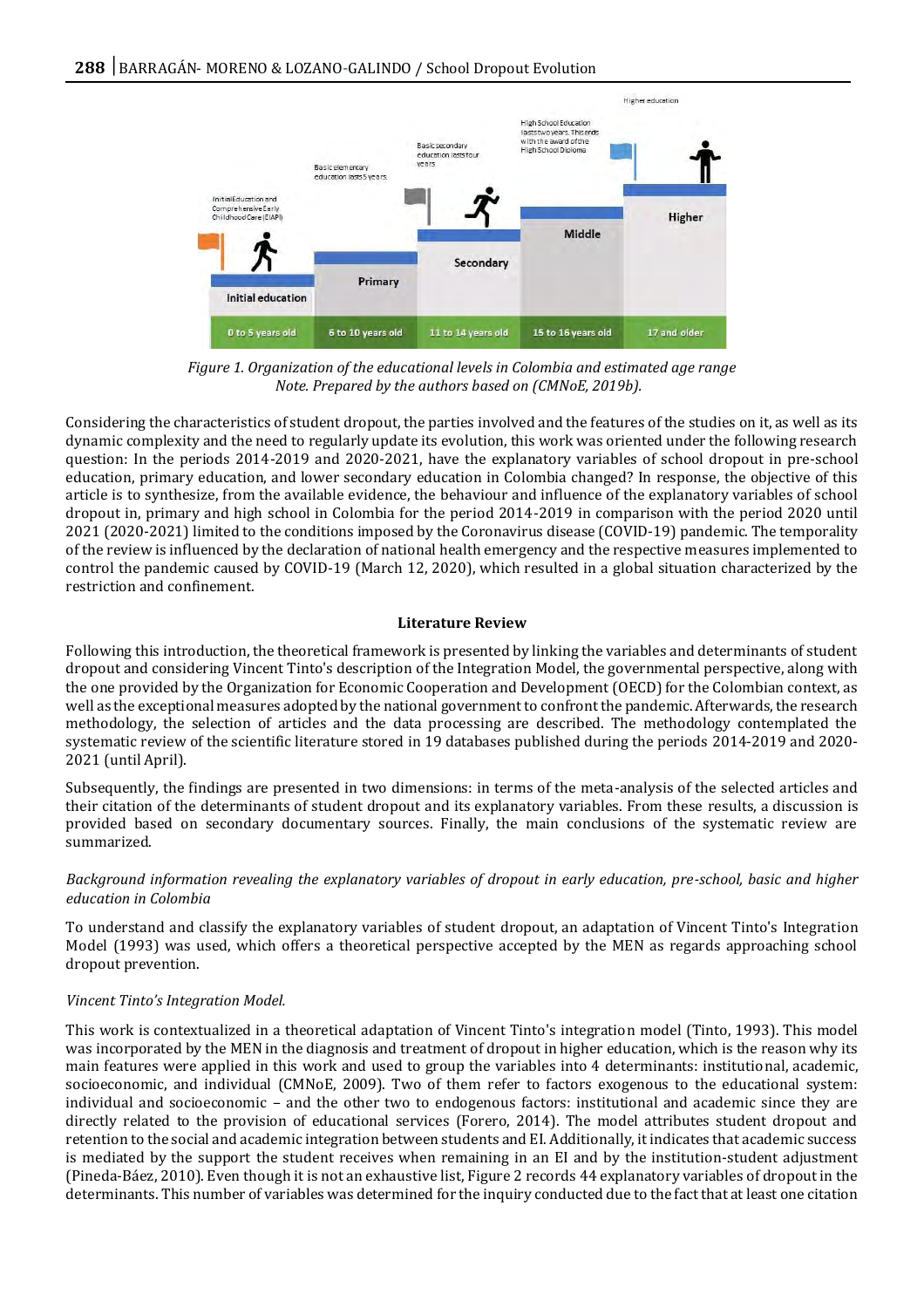of the variable in the documents consulted was found when debugging the list mentioned by Tinto and adjusting it to the educational level. It is important to remark that the research is susceptible to periodic updates based on the dynamic nature of the dropout.



*Figure 2. Determinants and explanatory variables of student dropout Note. Prepared by the authors based on (CMNoE, 2019a).*

# *From the perspective of the Development Plans for 2014-2018 and 2018-2022.*

The National Development Plan 2014-2018 (PND2014-2018) pointed out the following characteristics as explanatory variables of student dropout: (a) Poor quality in basic and higher school education and the low results of the Program for International Student Assessment (PISA) tests as its consequence; (b) Division of study time into school days; (c) Low qualification of teachers and shortcomings in incentives to professionalize; (d) Disarticulation between the different levels and relevance of the same; and (e) Low coverage in primary and high school education in more vulnerable economic environments (Departamento Nacional de Planeación, 2015).

Meanwhile, the National Development Plan 2018-2022 (PND2018-2022), in addition to that stated in the PND2014-2018, highlighted the lack of articulation between levels and pointed out the importance of creating early alerts for the identification of individual causes, especially those associated with the gender of students (Departamento Nacional de Planeación, 2019). Although the dropout rate went from 3.6% in 2013 to 3% in 2018, the PND2018-2022, it emphasized the mitigation actions with the school-feeding scheme, infrastructure improvements, an increase in the school day, and a decrease in teenage pregnancy as strategies for student retention.

#### *From the OECD's perspective*

The OECD, on the education and competencies issue, ranked Colombia as one of the countries with the highest population of adolescents between 15 and 19 years old who are not fulfilling their educational career (36%), comparable to Mexico (35%), and highlighted the difference with OECD member countries, which average was 13%. Among the explanatory variables, the OECD underlined the age difference and the grade in which children should be enrolled, as well as grade repetition (OECD, 2016). For the first case, the report noted that "in primary school, 84% of students are enrolled in the grade corresponding to their age, compared to a Gross Enrolment Ratio of 107%, which is the largest gap among OECD countries" (OECD, 2016, p. 31). For the grade repetition rate, the report indicated that in 2012 in the countries that take the PISA tests, 41% of Colombian 15-year-olds would have failed at least in one year of education, compared to the 12% average reported by the members of the Organization (OECD, 2016).

As other variables to be considered, the OECD highlighted inequality in access to the educational system by socioeconomic origin, special educational needs, geographic location, ethnicity, and gender, attributing to them a level of incidence on children's schooling. A child from socioeconomic stratum 1 (the lowest) has an average school life of 6 years, compared to a child from stratum 6 (the highest) whose school life expectancy is at least 12.5 years, it should be noted that the average for the OECD reaches 9.53 years (OECD, 2016).

#### *From government actions to contain the pandemic*

In the framework of mandatory isolation dictated for the national territory, the MEN in several joint documents along with the Ministry of Health and Social Protection issued recommendations aimed at preventing and controlling the outbreak. In this context, academic activities needed to be reorganized with actions involving curricular, didactic, and methodological adaptation, as well as adjustments to the physical and technological infrastructure to provide adequate distance learning (Cáceres-Muñoz et al., 2020).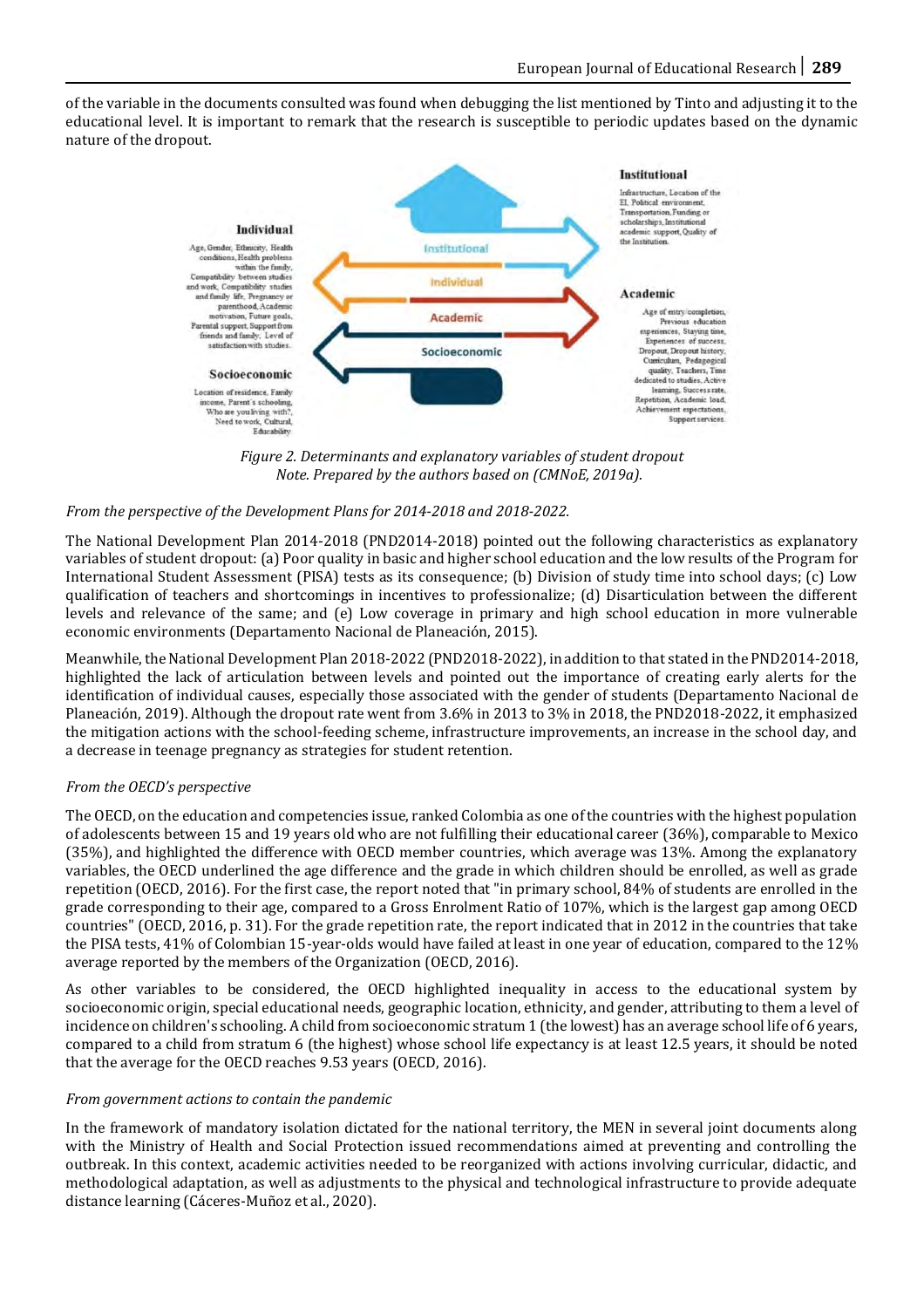The main challenge lies in guaranteeing Internet connectivity for all participants in the teaching-learning process, regardless of their location, as well as the continuity of academic activities under appropriate quality conditions.

To synthesize from the available evidence the behaviour and influence of the explanatory variables of school dropout in preschool, basic and high school for the periods 2014-2019 and 2020-2021, subject to the conditions given by the COVID-19 pandemic, a systematic review was used as the main tool in the methodology to achieve the purpose of this article.

# *From a partial balance one year after pandemic declaration*

Since the beginning of the pandemic social problems of infrastructure, food security, transportation, health, and education in developing and emerging economies have been even more accentuated. The World Bank, in its annual report, points out that by April 2020 94% of students worldwide, 1.58 billion students in 200 countries, faced closures, although the reaction to these closures depended dramatically on the economic condition of the countries, registering 86% of permanent closures in primary and secondary school services in low-income countries (Banco Mundial, 2021). United Nations (2020) estimated that at least 23.8 million more children, in pre-school to middle school, may drop out of school because of the prolongation of the pandemic. In the case of Latin American statistics still do not improve almost two years after the beginning of the pandemic.

UNESCO (2021) report indicated that dropout leaves permanent effects on all educational services in the region, given that the COVID-19 has not yet gone away and the services must face major challenges in having a student population divided between those who attend in person and those who must continue to receive the education service at a distance, maintaining a digital divide that is not yet shortened, added to a real need to design of flexible curricula, pedagogies and didactics for virtual attention in full development. An additional challenge is maintaining the student-school link from the emotional and pedagogical motivations that allow keeping the student population in schools.

School permanence is the greatest challenge of the Latin American region requiring political, social, and economic commitment to adopt strategic actions designed to meet this new reality.

In succession, all of these constitutes a pipeline of opportunity for research since it allows figuring out the dynamic of the pandemic, its consequences to provide from the knowledge effective diagnoses of the situation and to suggest measures or take actions to mitigate and remedy the effects that this has been leaving on students and in general the educational system of the region.

# **Methodology**

The methodology consisted of three stages: (a) A systematic review was conducted using 19 databases from which multiple articles were selected; (b) The information from the systematic review was analysed for classification; and (c) The results were cross-checked with secondary sources.

# *Research Design*

The analysis of the articles was done with the consideration of the previous works by Schmitt and Dos Santos (2013) and Munizaga et al. (2018) who conducted systematic reviews for student dropout in higher education. Schmitt and Dos Santos (2013) analysed 31 supporting articles from the Latin American Conference on Dropout in Higher Education (CLABES, by its acronym, in Spanish) and Munizaga et al. (2018) reviewed 81 articles in Spanish and Portuguese published between the years 1990 and 2016. The current work performs the systematic review circumscribed to publications between 2014-2019 and 2020-2021, including April, related to Colombia for school dropout in preschool, basic, and high school.

The 44 variables (Figure 2**)** were used to synthesize the evolution of the dropout adjusted to the determinants of Tinto's model to trace its dynamic behaviour in the scenario proposed by COVID-19, where the interaction between institutionteacher-student has been mediated by geographical separation and by academic and social adaptation and to telepresence.

# *Sample and Data Collection*

The databases listed in Figure 3 were used to collect the information. The label Megabuscador 2020 includes 14 databases.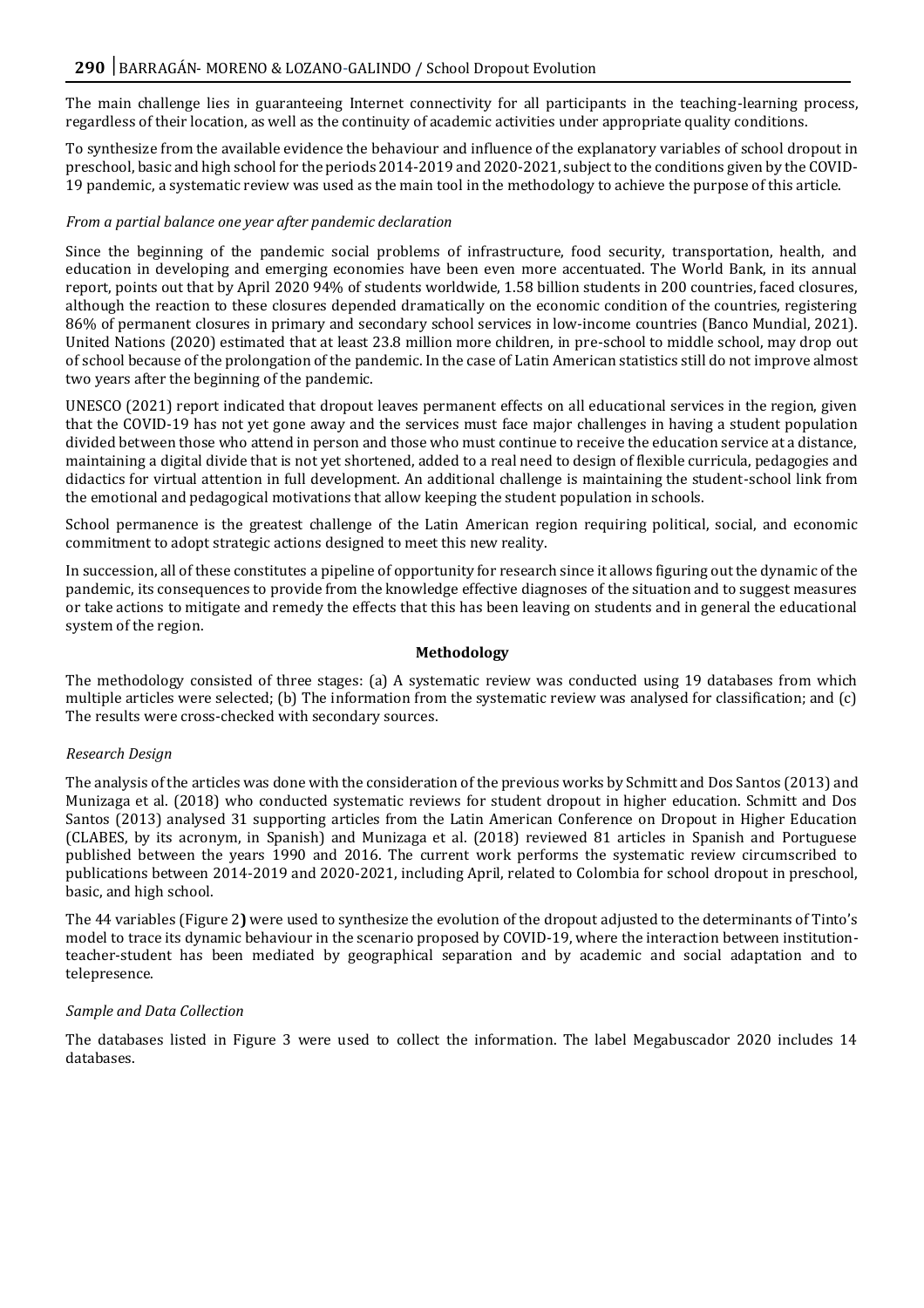

*Figure 3. Consulted databases Note. Prepared by the authors.*

The search was conducted by observing the following parameters:

- 1. The 24 terms in Figure 4 were typed into the search applications of the databases to examine the essays titles and their abstracts.
- 2. The option to publish in any language was left open.
- 3. The search time to the period between 2014-2019 and 2020-2021; the geographical location to Colombia; the subject to education; and the type of publication to articles were limited.
- 4. The search equations for the period 2020-2021 were refined by adding the words COVID-19, pandemic and attrition in both Spanish and English, in order to specify the documents found to the conditions imposed for this period.
- 5. The documents resulting from these searches were selected based on the criteria of relevance, citation, and publication's prestige.

Figure 4 presents the search terms used to investigate from the scientific publications how the behaviour and influence of the explanatory variables of school dropout in pre-school, basic and high school in Colombia from 2014-2019 and 2020-2021 have evolved.



*Figure 4. Search terms in databases Note. Prepared by the authors.*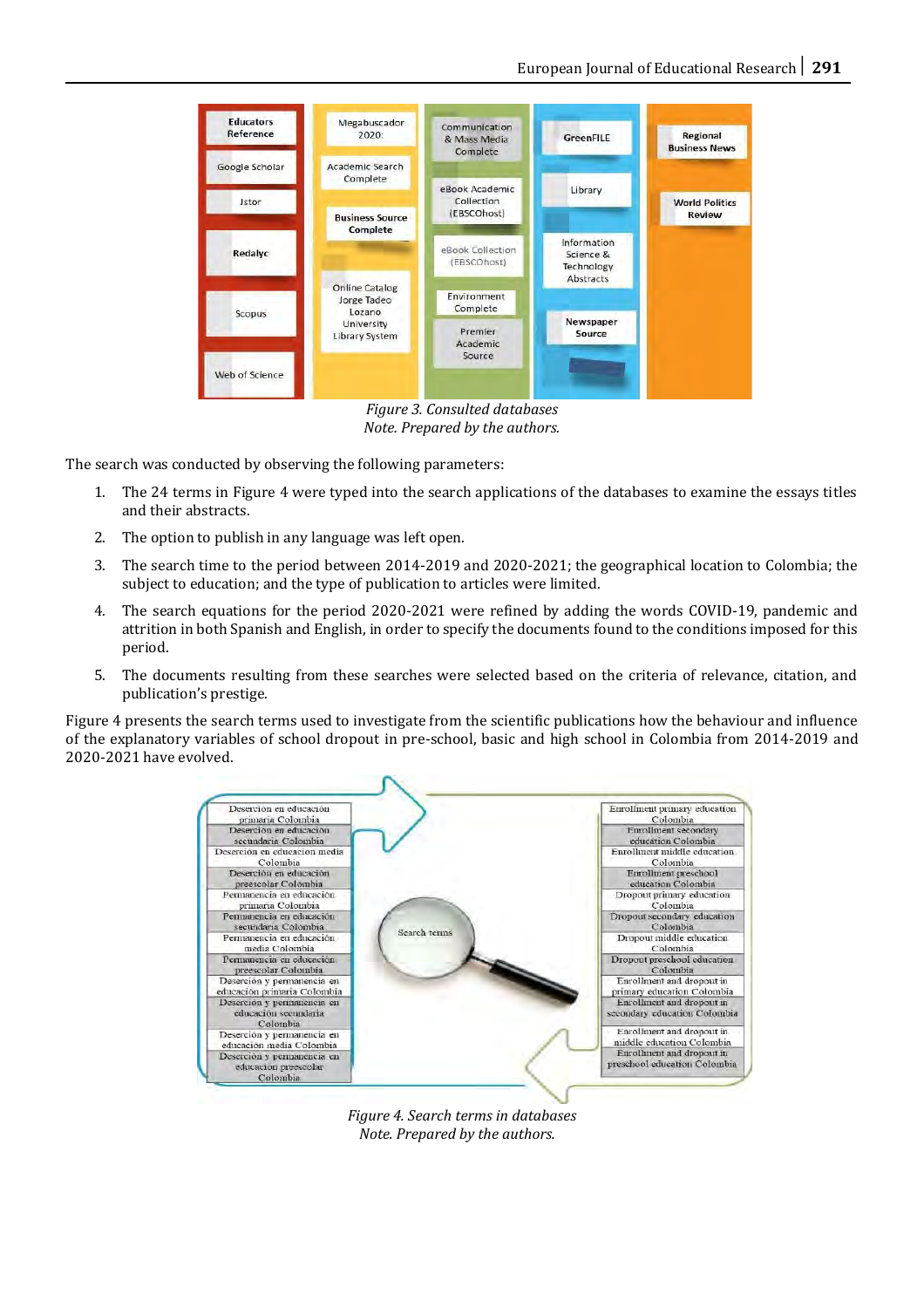#### *Analysing of Data*

The article selection process is shown in the flowchart in Figure 5, which specifies the potentially eligible articles, those duplicated that were deleted, those filtered, the full texts for eligibility, those that were excluded, and finally those included for the two periods. The flowchart shows that in the period 2020-2021, the consultation of the databases for the 24 search terms (with the specific words: COVID-19, dropout and lockdown) initially found 70,882 records, of which 70,848 were excluded because they did not meet the search criteria. Under the criterion of free access to full text, the sample was reduced to 34 articles, the final exclusion conditions that refined the selection left as a result a sample of 32 articles for the period 2020-2021. The application of this flowchart for the period 2014-2019 culminated in 125 articles. In other words, the complete sample consisted of 157 articles.

Database Educators reference, Google Scholar, Jstor, Redalyc, Scopus, Web of Science, Megabuscador 2020



*Figure 5. Flowchart for the selection of research articles for 2014-2019 and 2020-2021 Note. Prepared by the authors based on (Consort, 2021)*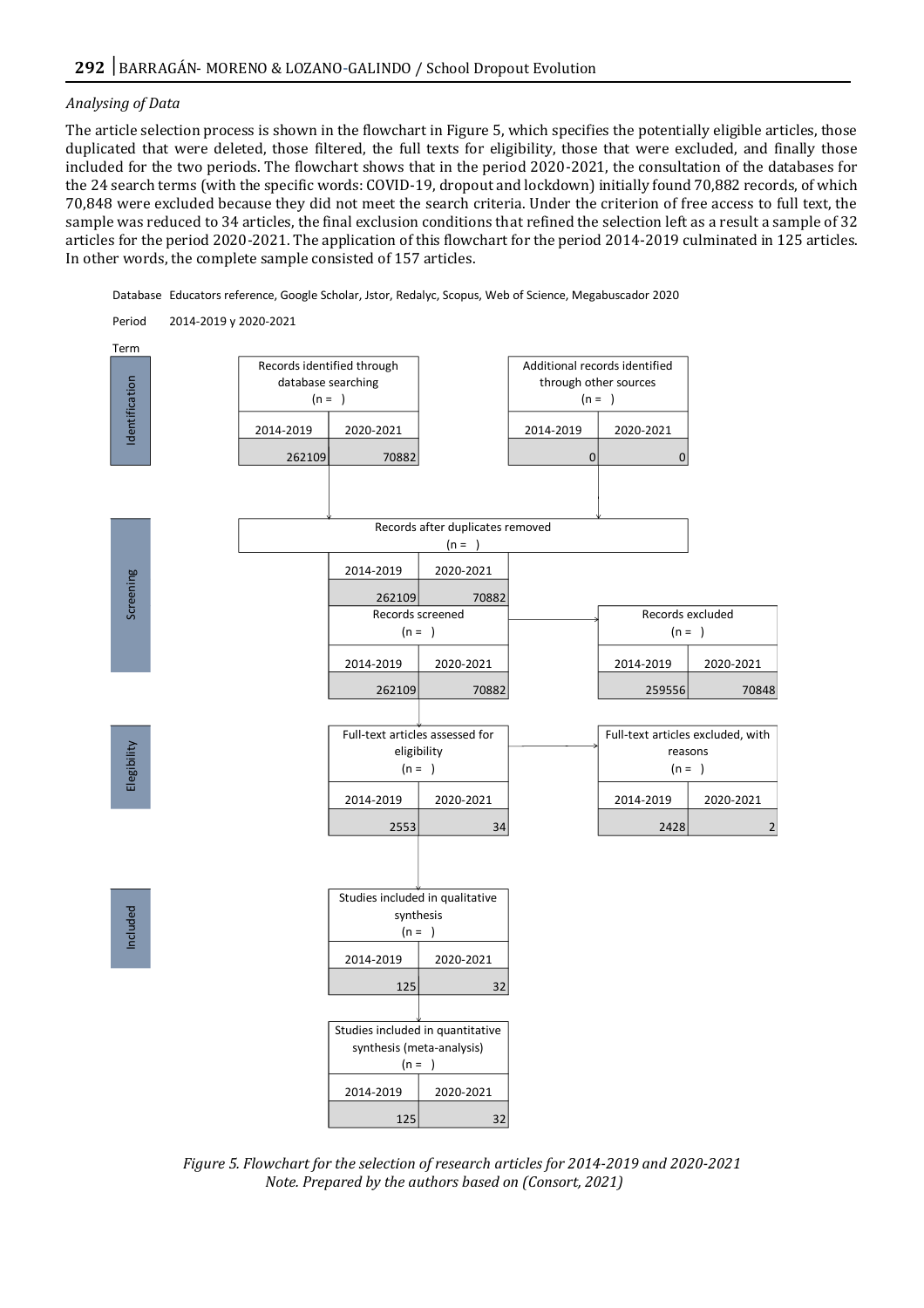As mentioned, Figure 4 illustrates the search terms used to investigate from the scientific publications how the behaviour and influence of the explanatory variables of school dropout in pre-school, basic, and high school in Colombia from 2014- 2019 and 2020-2021 have evolved. 125 articles for the period 2014-2019 and 32 articles for the period 2020-2021 were represented Figure 4 and the flowchart in Figure 5. The 157 articles were distributed as follows: 0 in Educators reference, 34 in Google Scholar, 10 in JSTOR, 71 in Redalyc, 1 in Scopus and 39 in Megabuscador 2020, 2 in Web of Science from Clarivate Analytics. The 157 articles were classified according to the year of publication, the methodology used in the study, the educational level to which they refer (Figure 1), the level of research conducted (exploration, characterization, survey of factors, intervention, intervention evaluation), the determinants of student dropout and the explanatory variables they address (Figure 2**)**.

For the analysis of the selected articles, a methodological decision was made to define a citation as an indicator that identifies a variable in the text, whose associated content alludes to the meaning, value, or effect of that specific variable in the topic of retention, abandonment, or dropout in basic education in Colombia. It should be noted that some articles the addressed variables of more than one of the determinants; however, after reviewing the context, they were classified according to the presence of such variables in the abstract.

# **Results**

The application of the research methodology produced two types of results: the first one referred to the meta-analysis of the 157 articles and the second one to the citations of the four determinants and the 44 explanatory variables of student dropout.

# *Basic bibliometric analysis of the sample articles*

For the characterization of the sample of articles, the ordering proposed by Munizaga et al. (2018) regarding the characterization of research according to the type of study applied to dropout was considered:

- 1) Intervention: the scope proposed by the article involves carrying out concrete actions to promote access, retention, and completion of basic education in the school-age population  $(n_1 = 8)$ .
- 2) Exploration: at a basic level, the article attempts to approach the problem and identify some of its key variables (  $n_2 = 67$ .
- 3) Characterization: the article identifies traits of students who drop out as a consequence of the context which surrounds them  $(n_3 = 48)$ .
- 4) Survey of factors: the article identifies determinants and variables that influence school permanence  $(n_4 = 29)$ .
- 5) Intervention evaluation: the purpose of the article includes proposing actions and shows the results of these actions  $(n_5 = 5)$ .

Table 1 shows the proportions in which the articles were classified according to the determinants to which they belong, the research methodology (quali-quantitative, qualitative, and quantitative) and the type of study. Most of the studies are at a basic level of identification of variables and their immediate effects on school retention; the intervention and its results are the least addressed issues, probably due to the volume, complexity, and implementing costs required.

|               | <b>Characterization</b> |      |        | <b>Intervention evaluation</b> |     |       | <b>Exploration</b> |      |       | <b>Intervention</b> |     |       | <b>Survey of factors</b> |     |     |       |
|---------------|-------------------------|------|--------|--------------------------------|-----|-------|--------------------|------|-------|---------------------|-----|-------|--------------------------|-----|-----|-------|
| Determinant   | OO.                     | 0L'I | l'otal | QQ                             | QLT | Total | 00                 |      | `otal | UΟ                  | 0LT | Total | UΟ                       |     |     | Total |
| Academic      | 0.6                     | 8.3  | 8,9    |                                |     |       |                    | 19.7 | ۱9.   | 0.6                 | 2,5 | 3.2   | 1,3                      |     | 0.6 | 5,1   |
| Individual    | 1 Y                     | 3.2  | 5.1    |                                |     |       |                    | 3.8  | 3.8   |                     |     |       | 2,5                      | 1,9 |     | 4,5   |
| Institutional |                         | 11,5 | 11,5   | 0,6                            |     | 0.6   | 1.3                | 13,4 | 14,6  | L.3                 | 3,8 | 5,1   |                          |     | 0,6 | 6,4   |
| Socioeconomic | 0.6                     | 5,1  | 5,7    |                                |     |       |                    | 3.8  | 3.8   |                     |     |       |                          | 1,9 |     | 1,9   |
| Total         | 3.2                     | 28   | 31.2   | 0.6                            |     | 0,6   | 1.3                | 40.8 | 42    | . 9                 | 6.4 | 8.3   | 6.4                      |     |     | 17.8  |

*Table 1. Classification of articles by determinants, research methodology, and study type*

*Note.* Prepared by the authors. QQ= quali-quantitative, QLT= qualitative and QTV= quantitative.

Figure 6 summarizes the distribution of the number of articles selected by determinant for the two periods. For the period 2014-2019, it was found that 37.79% of the total citations explained, mainly, student dropout by academic determinant variables. Following this, the explanation focused on the socioeconomic determinant 25.59%, then on the individual determinant 24.88%, and finally, on the institutional determinant 11.74%. For the pandemic period 2020- 2021, it was observed that the most cited variables referred again to the academic determinant concentrating 42.2% of the citations, followed by the institutional determinant 32.11%, the individual determinant 14.9%, at the end the socioeconomic determinant with 10.11%.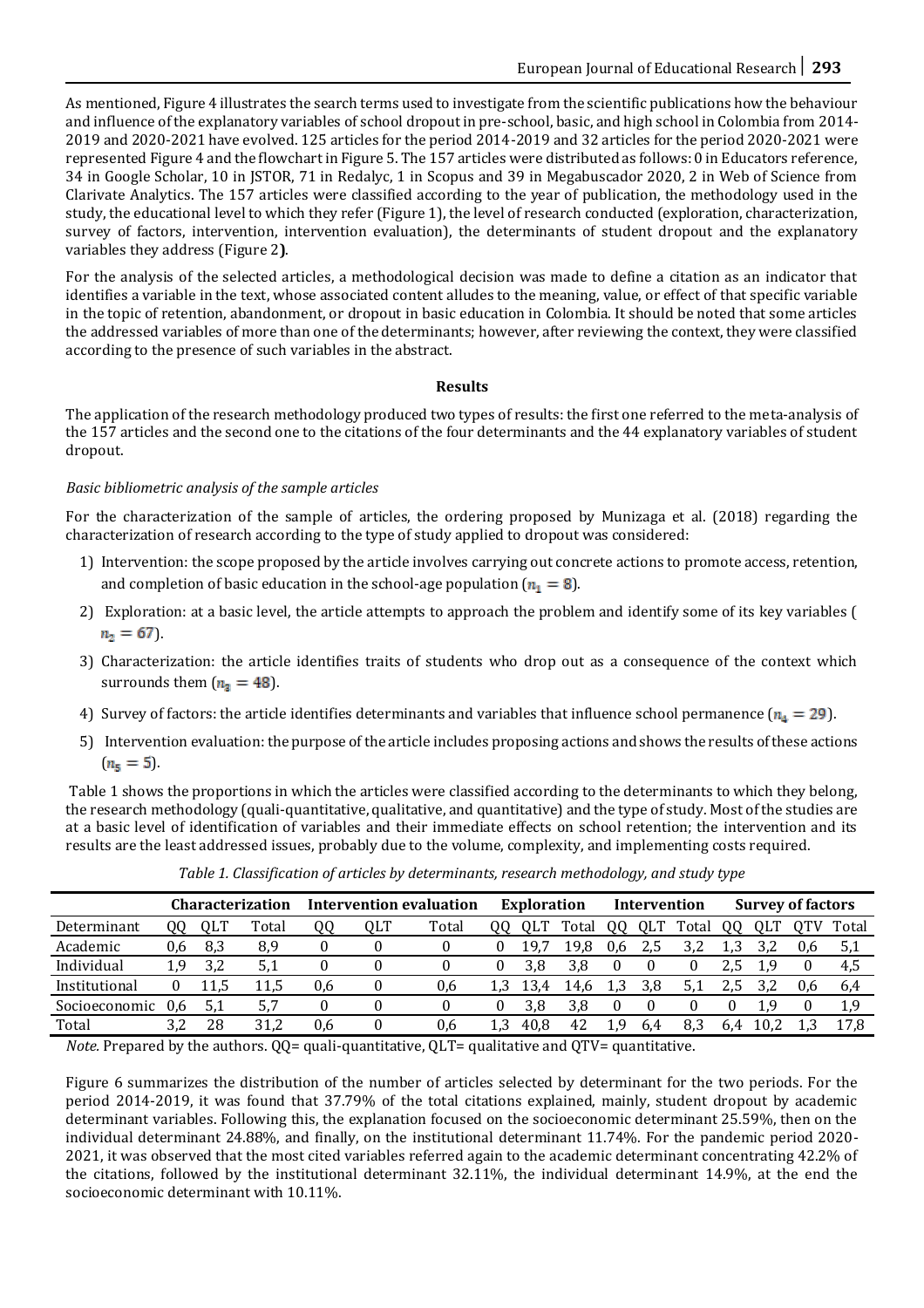And finally, Figure 6 shows the distribution of selected articles, explanatory variables cited and total citations in each of the determinants. The respective articles for the two periods. In 2014-2019, 37.6% of the articles explain dropout from the academic determinant, while in 2020-2021 50% it is explained from the institutional one. In both periods, the variables and citations highlight the academic determinant. When the number of articles by year of publication was analysed, it was found that in 2016 it was more abundant (19.1%), followed by 2020 (16.6%).



*Figure 6. Distribution of articles, variables, and citations by determinant Note. Prepared by the authors.*

Subsequently, the explanatory variables grouped into the determinants of student dropout will be explored, summarizing the findings in the order of importance described for the citations.

# *Analysis of the Determinants and Explanatory Variables of Student Dropout*

Figure 7 shows the number of citations for each determinant and each variable; the determinants (blue nodes) are surrounded by the variables that make them up. The density (number of citations) in the citation is represented by the rectangle colour. Lighter colours indicate higher density (higher citation), from which the variable "teachers" was the most cited in the academic determinant (in yellow) in the period 2020-2021. The same occurred with the variable "infrastructure" in the institutional determinant and " parent´s schooling" in the socioeconomic determinant. For this period, on individual determinant variable "parental support" is particularly highlighted.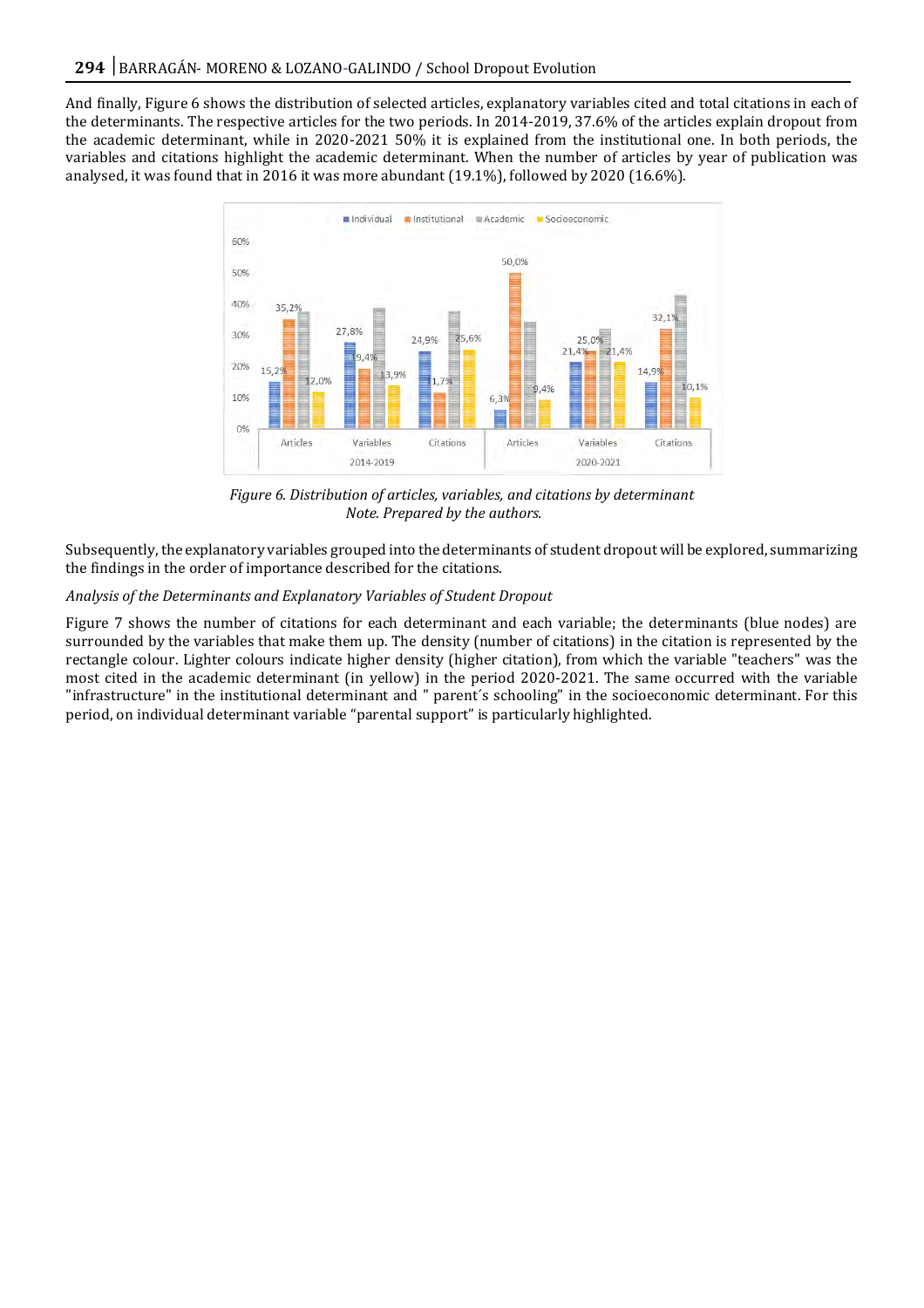

*Figure 7. Determinants, citations, and relationships 2020-2021 Note. Prepared by the authors.*

# *Academic determinant*

Figure 8 shows that the most cited variables for the period 2014-2019 were: "teachers" (34.03%), "pedagogical quality" (12.74%) and "curriculum" (10.48%). On the other hand, the least relevant were: "time dedicated to studies", "active learning", "approval" and " previous event experiences" all with 0.32% of the total citations for this determinant.

The variable "teachers" is linked to school success; hence it requires specialized professional preparation. "The quality of education is defined by teachers, no country offers better education or higher quality education beyond the quality of its teachers" (Escribano, 2018, p. 6). Considering this, teaching skills facilitate the appropriation of content and school learning through different teaching methods (González-Kopper, 2016) ¸ which added to the articulation of school activity with the analysis of everyday life, together constitute a positive strategy of student retention.

"Pedagogical quality" was understood as the quality of response provided by "teachers" to the educational needs of the student population, promoting rapprochement, interaction, dialogue and assertive communication for an appropriate classroom climate and a participatory relationship with the community (Gonzalez & Triana, 2018; Rendón, 2015).

The variable "curriculum" was important as its structure places the student as the main subject of learning, linking collaborative work and the development of competencies; and linking the principle of inclusion, evidenced for example in indigenous language education (Ducoing, 2018; Horbath, 2018).

For the period 2020-2021, the most cited variables were "teachers" (66.67%) and "dropout" (9%) (see Figure 8).

The variable "teachers" is defined by its role, education of minors and young people transmitting norms, values and knowledge in differentiated contexts that may include armed conflict, migration, domestic violence, pandemic and postpandemic in a reality that indicates that of the 49,902 educational centres in Colombia, 93.2% have some ICT good or service, 33.9% have internet, and of the total number of educational institutions, 60% are in rural areas and with a percentage of internet connectivity of 23.3% (DANE, 2020). In addition to the above, the low competence in the qualification of teachers in ICT tools for teaching means that the sector must address and overcome the shortcomings in real time to bring face-to-face attention to the virtual.

The teaching staff will have to adjust again to the current conditions, gradual return to the classroom, where hybrid education proposals should be provided as an alternative to the situation of outbreak and resurgence of the pandemic. UNICEF points out that this work is not individual, it requires the assistance of a transdisciplinary force capable of building and guiding the educational community in the use of digital resources, motivating education, and ensuring its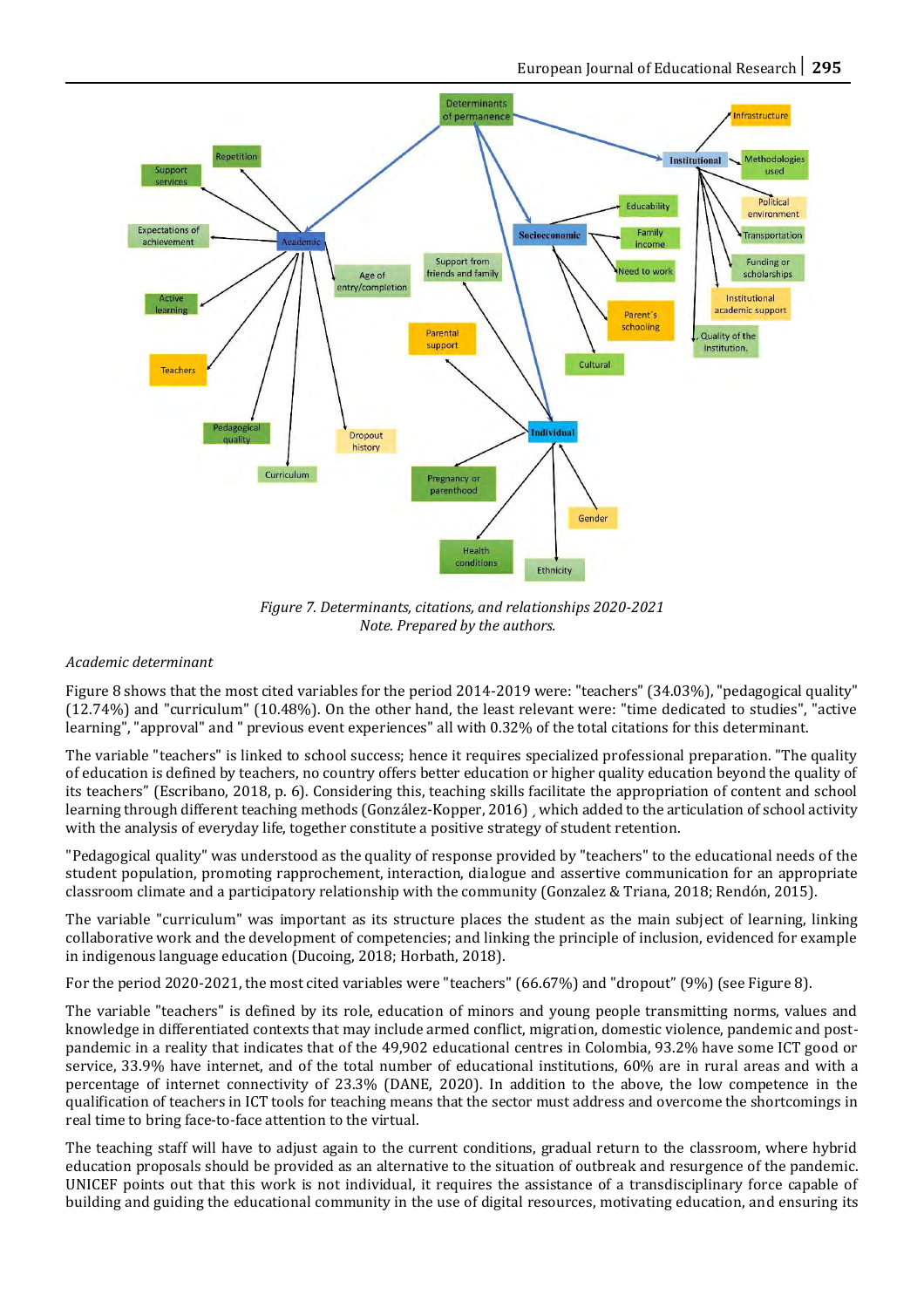culmination (Alban et al., 2020; Antoninis et al., 2020; Ballén et al., 2020 Banco Mundial., 2020; Rubio et al., 2020; Seusan & Maradiegue, 2020).

The "curricular matrix" for the pandemic period and beyond implies several challenges among which are noted how collaborative processes are key to counteract these situations, thus universities develop training programs for primary and secondary teachers in the use of virtual digital educational resources (Reimers & Marmolejo, 2021). Those programs of study started from motivations and interests of students and allow them to advance classes and build autonomous competencies in students develop prospectus for primary and secondary school teachers in the use of virtual digital educational resources that start from the motivations and interests of students and allow to advance classes and build autonomous skills in students, and to develop curricular proposals that recognize the learning achieved, expected and needed to adapt them to this new normality that implies a real hybrid education.

The variable "dropout" indicates interruption in schooling, Azevedo et al., (2020) noted that the evidence shows that any type of interruption causes learning losses and even more so in the abrupt conditions of closures due to the health emergency that added to the economic, human and social losses of the families and the change in the modality of distance presence, force the institutions to create mitigation strategies that favor the flexibility of the curriculum, evaluation and focus on the emotional and mental attention of the students. Some of them, as a result of this unusual circumstance, chose to postpone or put aside their studies for reasons related to the stress and uncertainty generated by the situation, a fact that arises as an opportunity for the institutions to prepare the return to the classroom with programs of re-adaptation to school life that implement actions that take into account the learning losses caused and that can be alleviated by adapting their programs with educational quality, mental and emotional health that seeks to reduce the already historical social inequality.



*Figure 8. Evolution of the explanatory variables of the academic determinant Note. Prepared by the authors.*

#### *Socioeconomic determinant*

The socioeconomic determinant for the period 2014-2019 ranks second in citations for school dropout. Figure 9 shows that "family income" is the most prominent variable in this determinant with 38.82% of the citations, followed by the variable "need to work" with 30.59%. This is followed by "residence location" with 14.12%, followed by the variable "Who are you living with?" with 12.94%. On the other hand, to a lesser extent, "parents' schooling", "culture" and "educability" associated with the students' development background are cited.



*Figure 9. Explanatory variables of the socioeconomic determinant. Note. Prepared by the authors.*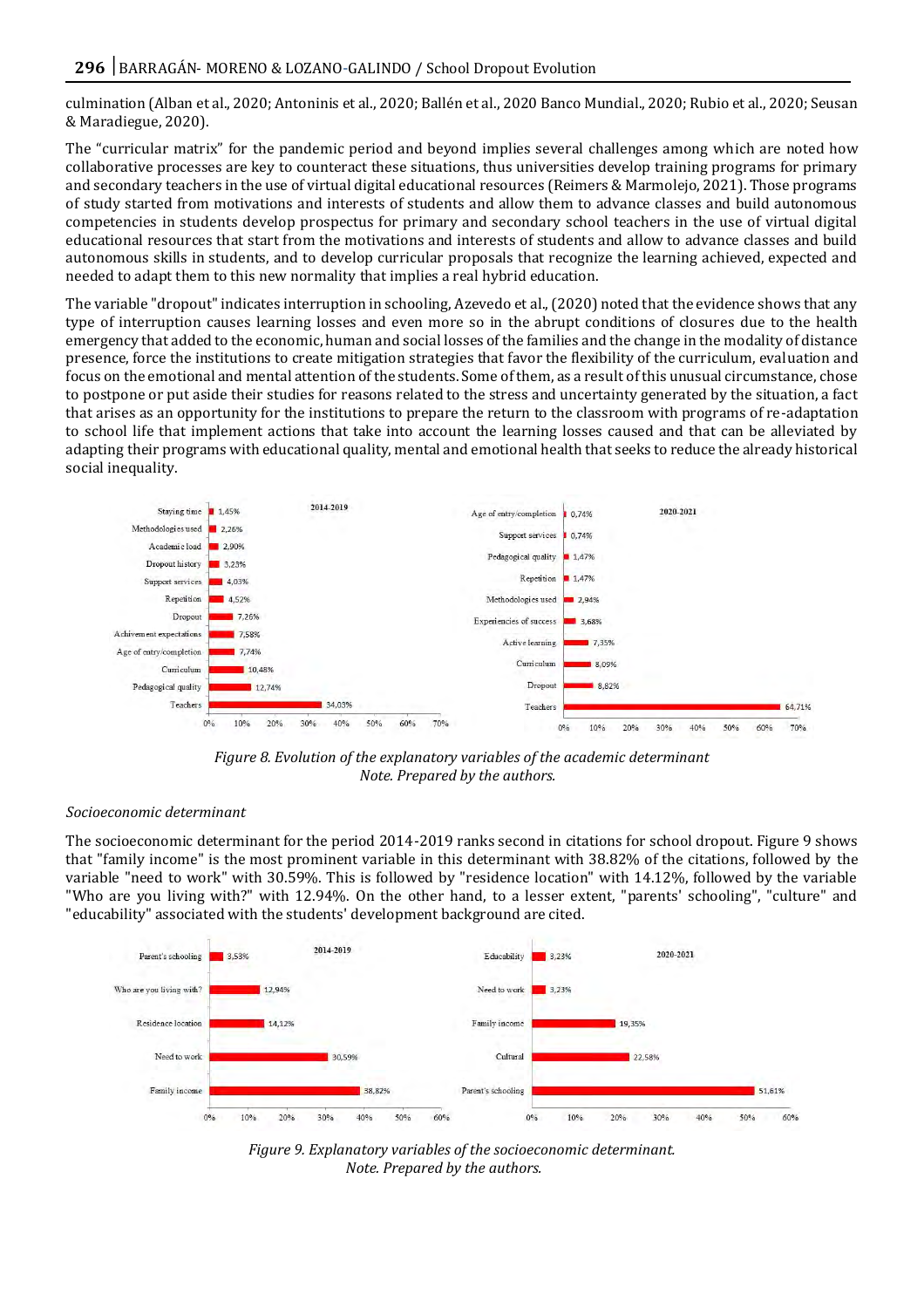Sánchez et al. (2016) found a direct association between parents' expectations of education and "family income". A low level of "family income" is associated with low expectations and commitment to the children's studies, while parents with high income expect higher school performance. Studies corroborate the statement that economic situation is strongly related to school dropout (Cuesta, 2019; Prados & Alcaraz, 2018; Ramírez et al., 2018). The "need to work" is also associated with family economic shortcomings.

The third variable in citation is " residence location" as students in rural areas have a higher tendency to drop out than those residing in urban areas, highlighting the favourability of building EI close to concentrations of potential students to reduce transportation costs and access time (Ganimian & Murnane, 2014).

For the 2020-2021 period, the determinant is in fourth place in terms of citation. The most cited variables are "parent´s schooling" (51.61%), "cultural" (22.58%), "family income" (19.35%) and need to work (3.23%) which can be seen in Figure 9.

"Parents' schooling" was directly linked to the permanence and effectiveness of students' educational achievements. Alban et al., (2020) pointed out the importance that the educational offer creates contents that instruct parents and caregivers on the use and appropriation of remote education tools for preschool and elementary school children and thus guarantee the continuity of their studies at a distance, it is proposed the creation of television, radio and internet programs that reach rural and urban areas that traditionally maintain their unfavorable conditions of poverty and inequality exacerbated today by the pandemic and attributed to the low educational level of this population and that tends to perpetuate this condition. Castro et al., (2020) pointed out in their studies how in Latin America there is a high number of school dropouts, which increases as the social stratum decreases.

The "cultural" variable emerges in this search, which refers to the generalized vision of the school as a place for acquiring knowledge imparted in a physical place and with the accompaniment of teachers. School is associated with social mobility and the improvement of the economic future for those who have access to it, only that worldwide COVID-19 pandemic has imposed conditions that make this a less safe and reliable environment but one of recognition of difference, linguistic, religious, social, ethnic and diverse pluralism that advances its organizational activity as Tapia and Peregalli (2020) noted, as an organization that learns and analyzes its context, that undertakes actions with the possibility of carrying them out and that is concerned with the inclusion of the entire school-age population, regardless of its multicultural nature and only concerned with the exercise of the right to education.

# *Individual determinant*

Figure 10 shows the citation results for the variables of the individual determinant. For the period 2014-2019, this determinant was ranked third in citations. Here the variable "parental support" stands out (19.88% of the determinant's citation). Subsequently, "compatibility between studies and work" and "compatibility between studies and family life" (15.53%) had equal proportions. The least relevant variables in this case were "age" (0.62%), "health problems within the family" (0%) and "academic motivation" (0%).





"Parental support" was understood as the active presence, accompaniment, and demand for the fulfilment of schoolwork, creating commitment and improving academic results, which lead to persistence until the completion of studies. Mazuera and Albornoz (2017) recorded that there is a direct relationship between the educational achievements attained by students whose parents have higher educational levels.

The "compatibility between studies and work" and "compatibility between studies and family life" are variables that affect student retention because dropout is precipitated in unfavourable economic conditions that lead to early labour insertions with low remuneration and high time demands that distance the child from the family environment (Munizaga et al., 2018).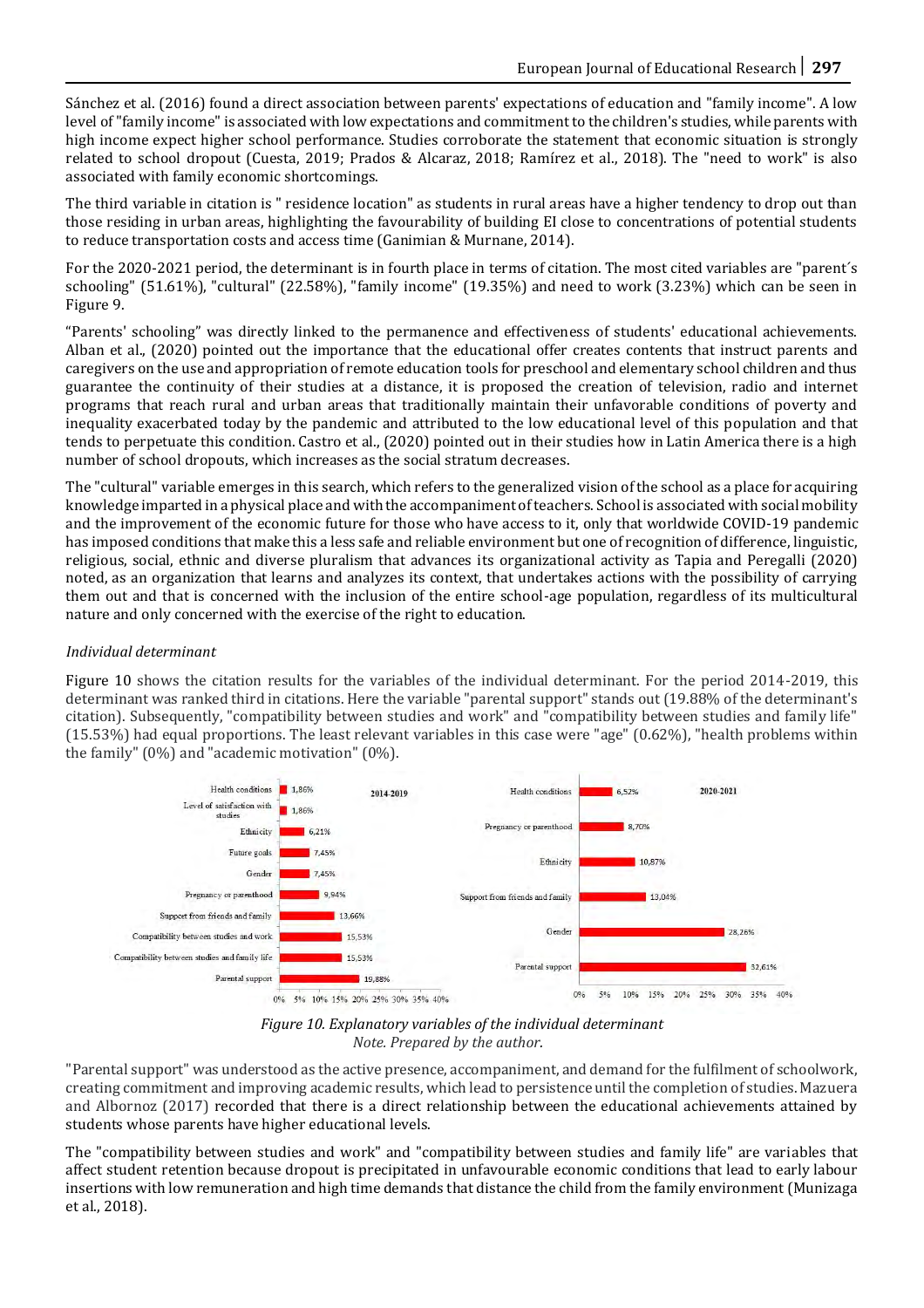For the period 2020-2021, the individual determinant ranks third in citation. The variable "parental support" takes the first place with 32.61% of the citation expected result in attention to the regulations that require the development of academic activities at home with the guidance and supervision of teachers and parents, given the preventive isolation. The data presented in the study conducted by (Alban et al., 2020) indicate that only 36% of the countries provided education in the virtual-presential modality for preschool children and 30% did not offer it, which further complicated the task of supporting parents and caregivers by not having a specialized guide on the subject and leaving all the responsibility at home. In contrast, Seusan and Maradiegue (2020) urged educational authorities on the need to guide parents and students to develop a safe and independent online work given that the activity is advanced and will certainly become part of the activity at the time of returning to the classroom.

In second place a variable "gender" (28.26%), framed as a mechanism of social exclusion as pointed out by Antoninis et al., (2020), is a normalized barrier in which the time that boys can spend in front of technological elements is greater than that available to girls, to whom caring work at home is imposed to the detriment of their study time (Azevedo et al., 2020).

#### *Institutional determinant*

Regarding this determinant, in the 2014-2019 period, it ranked fourth and it was found that the most cited variable was "political environment" (42.68%), followed by "quality of the institution" (20.33%) and then "institutional academic support" (15.85%). The least relevant variables were "transportation" (5.28%), "funding or scholarships" (2.03%) and "location of the EI" (0.41%) (Figure 11).

According to the articles in the sample, the "political environment" has two meanings: the first, as educational policies that improve investment and execution of education spending by advancing in infrastructure and in valuing the teaching profession; and the second one, regarding the social scenario of violence and conflict in which the regulation and domination practices of legal and illegal armed actors transformed the types of coexistence and the economic, political, ecological and socio-cultural relations from which school dropouts resulting from displacement or recruitment arise (González & Llaugel, 2016).

The "quality of the institution" is the second most cited explanatory variable and is mediated by the combination of human, technological, cultural, physical, and teaching performance factors that collectively promote lifelong education and learning (Escribano, 2018);

The "institutional academic support" focuses on the attention to students in academic and behavioural matters, to promote the best environment for the development of the learning activity, establishing study habits and persistence, as well as creating awareness of individual strengths and weaknesses (Ovalle, 2019).

For the 2020-2021 period, this determinant rises to second place and the most cited variable is " infrastructure " (31.58%), followed by " institutional academic support " (30.53%), and then by " political environment" (17.89%) (Figure 11).

Studies conducted by Arias-Velandia and Rincón-Báez (2021) pointed out how the conditions of access to electronic devises and connectivity in Colombia and other nations in the hemisphere show notable differences and problems especially in low-income households, rural or remote areas, as these are basic factors in the new way of providing educational service, which is now supported by technologies (Sevilla-Vallejo, 2021). In response to this crisis, educational authorities have sought collaborators and institutional alliances with universities and other organizations with the purpose of supporting online learning, strengthening it with training programs that allow getting to know the teachinglearning tools proposed in these programs and making the most of their potential to provide motivating educational environments accompanied by best practices in the educational service (Reimers & Marmolejo, 2021). Finally, and for the return to school in Colombia, educational establishments are adapting the infrastructure, schedules, classrooms, guaranteeing access to water, basic sanitation, ventilation of spaces, connectivity, and access to ICTs, together with financial resources to mitigate abandonment and encourage the return (Ballén et al., 2020.

In second place is the "institutional academic support" variable, which should be aimed at the inclusion of all students with disabilities and, more than welcoming them, recognize the obstacles which prevent their full, institutional and social inclusion, This crisis should allow the embracement process to take place on the basis of dialogue and open participation of the parties, it is the support approach for a school that faces, attends and remains active in the crisis and now must do it again for the return to the classroom; the support involves providing educational alternatives that combine formal classroom education with online education platforms, leaving no one behind (Caarls et al. , 2021)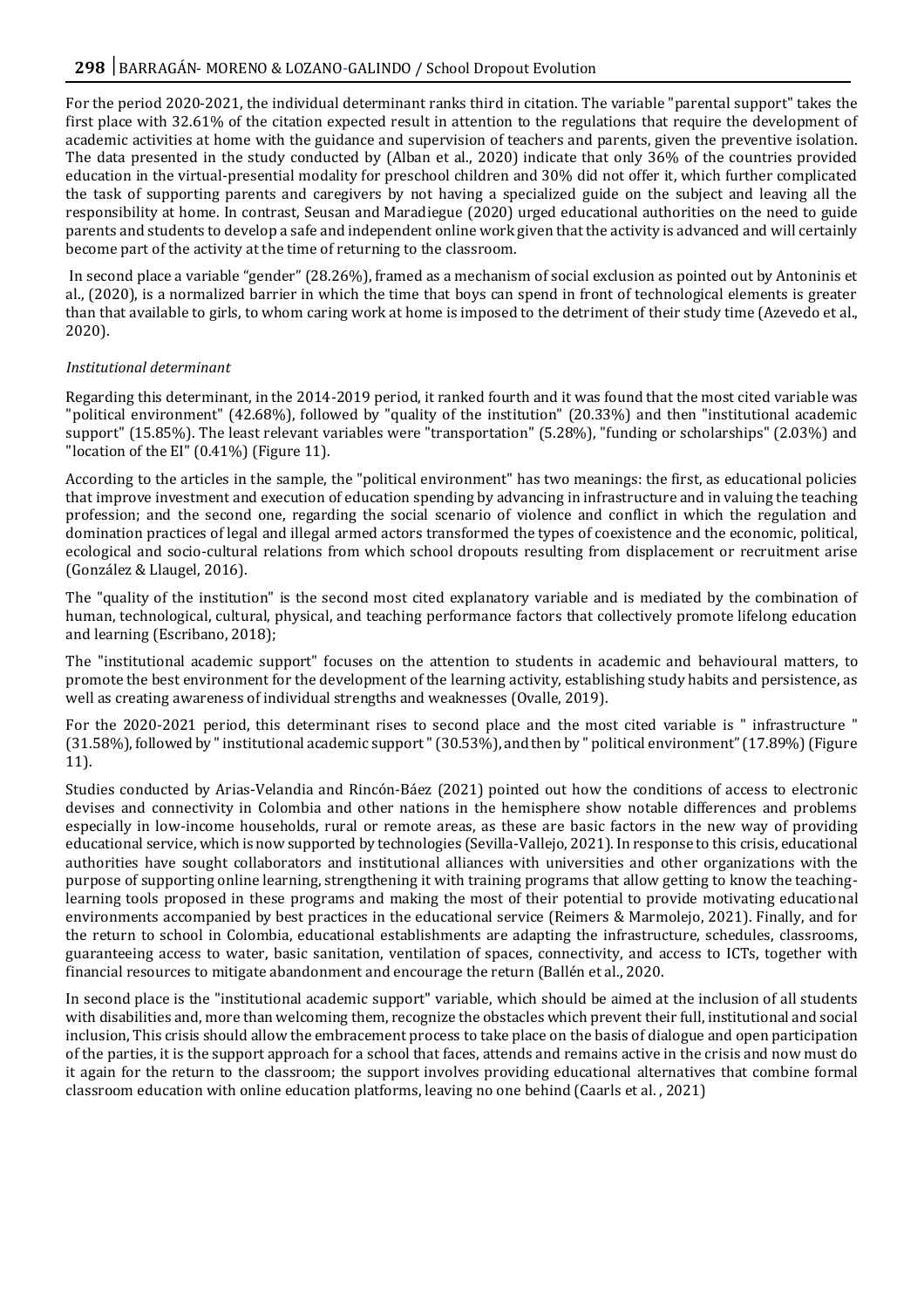

*Figure 11. Explanatory variables of the institutional determinant Note. Prepared by the authors.*

#### **Discussion**

When analysing the relevance of the explanatory variables in the different published studies, the characterization of student dropout as a system of dynamic complexity that is consequently multifactorial is ratified (Barragán, 2017). The variables affect each other, which results in difficulties to separate the border and define them, as shown by the variables "teachers", "curriculum", "pedagogical quality" and "methodologies used" whose meanings or characteristics overlap.

The complex nature of student dropout imposes on those who formulate and evaluate educational public policies, the orientation of programs and plans in an articulated manner to mitigate the simultaneous effect of the explanatory variables, as opposed to atomized or strategies for very specific variables. As an example, it can be mentioned that, although it is true that free education and cost savings, such as feeding programs, are significant, they may have better effects if they are accompanied by changes in the quality, quantity and delivery of educational services provided in schools (Bauchet et al., 2018; Edo et al., 2017).

It is important to take advantage of the opportunity offered by the development of the crises in terms of the possibility of generating training actions in the ICT Competency Framework for Teachers in order to achieve a complete integration between the face-to-face and virtual worlds that from now on must coexist in the conditional return condition to global health circumstances, a fact that makes it necessary to prepare institutions and their members in this hybrid modality of education.

Similarly, the methodology and the results obtained point to the need to implement techniques such as system dynamics to carry out modelling and simulation studies of this system that show its behaviour over time and the relationships between variables without reducing complexity and without subordinating the whole to the parts or the parts to the whole (Aracil & Gordillo, 1997).

The variables associated with the institutional determinant are closely related to "educational quality", mediated by the relevance of the offer to the EI context and the knowledge applicability in the students' environment. Thus, in the pandemic context, the institutional framework is definitive since it is autonomously in charge of guaranteeing the educational service in accordance with the biosecurity guidelines and protocols issued jointly by the Ministries of Education and Health and Social Protection, local authorities, and education secretariats within the framework of the pandemic. The provision and efficiency of educational services with national coverage (urban and rural) can reduce inequality based on the geographic location of students and teachers.

Permanence in the system with actions focused on improving quality and motivation for studies constitutes an opportunity for improvement, moving from a focus on service coverage to one that also privileges quality, in an attempt to create a culture of appreciation and excellence for the development of educational activity, which results in the strengthening of competencies and skills for the academic capital required in higher education, the labour market or entrepreneurship demanded in the 21st century.

It is also important to highlight that the institutional determinant requires strategies associated with the creation of early warning systems for students likely to drop out, school tutoring programs to mitigate school dropout due to academic performance, as well as incentives for the highest-level teachers to be interested in joining rural EI, to be continuously trained and to remain in these areas (Comisión Económica para América Latina y el Caribe [CEPAL], 2015).

Finally, the socioeconomic determinant points out that the regions with the highest poverty indicators are associated with higher dropout rates, particularly, dropout is more frequent in adolescents from lower income families, in addition to the fact that pregnancy is a significant reason for adolescents to exclude themselves from the educational system rather than school rejection (CEPAL, 2015; Delgado, 2014; González & Llaugel, 2016; Malagón, 2010). The "family income", "the need to work" and in general the economic conditions of families remain one of the recurring challenges for Colombia regardless of the pandemic conditions, and in post pandemic times when new challenges arrives given that educational institutions will not be able to provide full face-to-face attention to all students, they are even more obliged to face this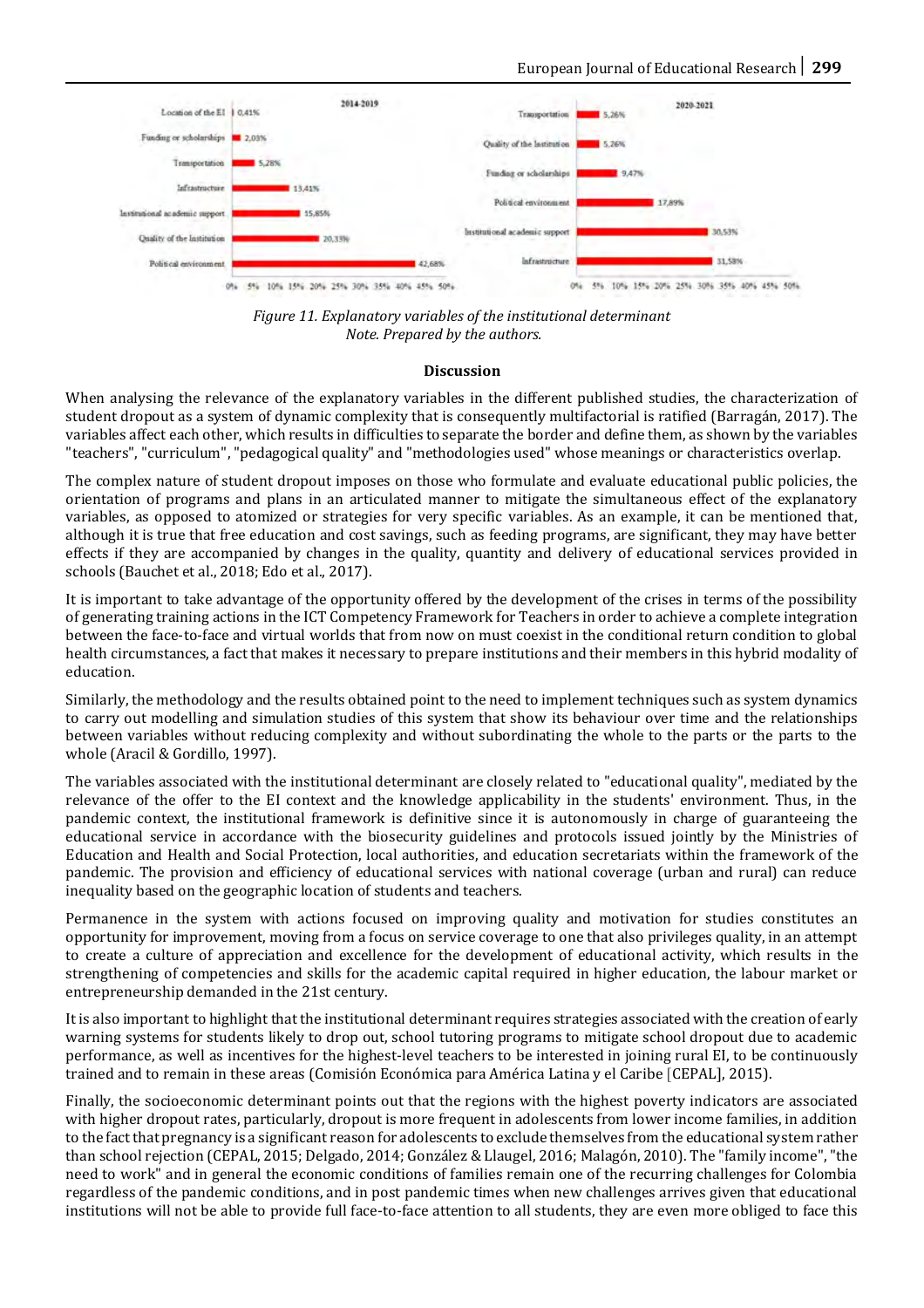problem by offering hybrid solutions that develop teaching and learning formats, combined between face-to-face and virtuality, ratifying that at all levels the modality is here to stay and offer it as an alternative to address the emergency, still present, and as an alternative for the transformation of the new educational proposal that links presence and distance in a single modality.

#### **Conclusion**

The citation density during the systematic search in the publications of the databases consulted positioned the academic determinant as the most relevant. This was followed by institutional, then individual and finally socioeconomic determinants.

In the academic determinant, the most relevant explanatory variables were: "teachers", "pedagogical quality" and "curriculum". These variables focus on the student as the protagonist of the educational process and on the contents that strengthen the student in the system to the extent that they link meaningful learning experiences that develop competencies for life. Furthermore, they are expected to be inclusive, to stimulate institutional belonging and the personal development of life projects, since they are directly related to socioeconomic conditions and expectations of improvement, promoting in students and their families an interest in education as a factor of social mobility.

In the institutional determinant, the most prominent variables were "political environment", "quality of the institution" and "institutional academic support". The individual determinant variables with the most citations were "parental support", "compatibility between studies and work" and "compatibility between studies and family life". While, for the socioeconomic determinant, the variables in order of relevance were: "family income", "need to work" and " residence location".

The results obtained in the search for information to characterize the determining factors for dropout have common places in terms of the need to have an educational proposal that combines presence and virtuality with methodologies and curricula that allow the provision of the service, the monitoring and evaluation of the courses and the educational trajectory in general, having a physical infrastructure that meets the minimum conditions of basic sanitation to attend in presence, as well as having a technological infrastructure with connectivity that also allows to provide the required service by this means, with staff trained in the management of all these tools according to the role they play in the educational institution.

Through the process of coding and analysis of the texts from which the variables were extracted, two types of ideas could be summarized: the first relates to the definitions of the variables themselves, which comprise or group multiple aspects that make them overlap with each other. The second is related to the techniques or theories from which a system of dynamic complexity such as student dropout can be studied, since they must be sufficiently broad and strong to allow a vision of the whole and of the parts.

The pandemic and post pandemic have created conditions of isolation and confinement that force the educational system to accelerate or finally implement the necessary changes to provide public education with minimum technological resources (computers and connectivity) for both students and teachers, in order to address the situation of providing remote modality services, overcoming the enormous obstacle represented by the lack of internet access (1 in 3 in urban areas or 1 in 30 in rural areas). This fact makes difficult to advance and continue with education for a large population of the territory, thus it is necessary to accelerate the efforts in connectivity and in turn develop strategies for remote service delivery via digital technology, with flexible educational models that invite and motivate to continue with remote education, by not replicating the undesirable practices of face-to-face teaching in this environment developed to mitigate the effects of the pandemic and to continue in the post pandemic period in order to innovate and improve the provision of official basic education services in Colombia in terms of quality and quantity.

#### **Recommendations**

Dropout variables must be monitored from many different perspectives. Likewise, there is a need to update related studies to track dropout factors, including new variables as internet connectivity for low-income households in urban and rural areas as well as blended education, in-person, and distance education as educational supply in the pandemic situation.

Studies could be focus on how ICT teacher training programs have been developed, in terms of its coverages, level achieved and impact that they have had on student retention. In order to address these issues in basic education, it is necessary to use advanced techniques like in higher education where system dynamics modelling and statistical tools such as SPSS or more and sophisticated techniques such as data mining are used extensively in order to have a better understanding and approach to the problem of school dropout.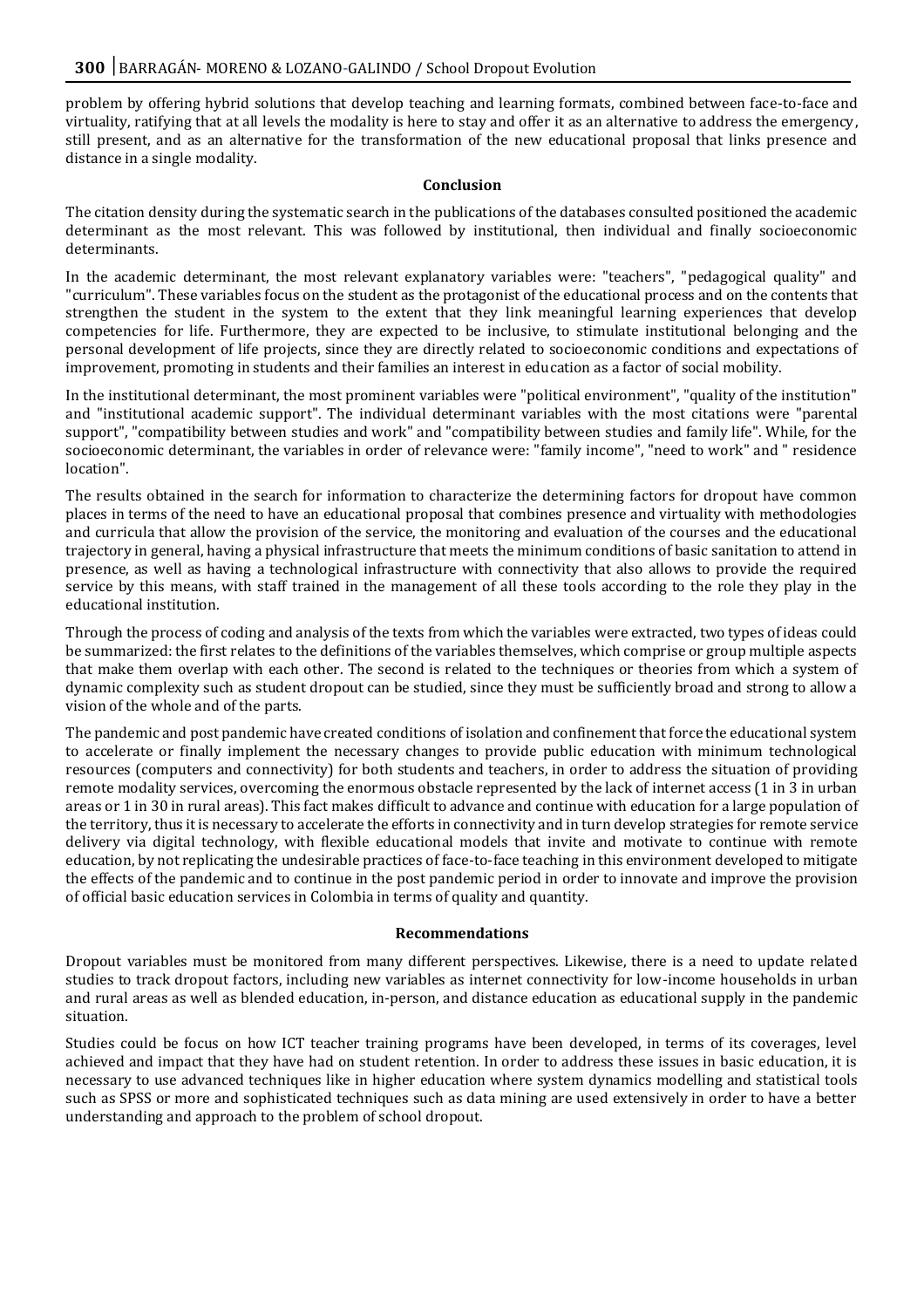#### **Limitations**

A possible limitation of the study was a lack of weighting of the effect of the identified variables and the modelling of their incidence on dropout rates, which can contribute to optimizing resources to promote student permanence. This limitation simultaneously is a new research opportunity.

During the search for new information, we were faced with changes in the policies of access to the databases, specifically to Educator's reference, now part of the GALE platform which was unable to access either personally or institutionally preventing us from consulting the documents that could be there; secondly, the Web of Science platform changed its form of consultation and for its access is necessary to register on the Publons.com platform for authors from where the Web of Science documents can be accessed.

An important limitation in comparing systematic reviews for the 2014-2019 and 2020-2021 periods can be the delays in publications. In other words, manuscripts are submitted, but they are not published instantaneously. Perfectly, submission and publication for an article can be distanced until a year or more. Then, the study may have been published in 2021, but the study data belongs to 2018. It is important to remember that the study is circumscribed to articles published during the periods 2014-2019 and 2020-2021. Moreover, the PRISMA flowchart refined the sample to 157 articles whose full text is open access as shown in Figure 5

#### **Authorship Contribution Statement**

Barragán: Conceptualization, design, analysis, writing, editing/reviewing, supervision, final revision and approval for submission. Lozano: Conceptualization, design, analysis, writing, editing/reviewing, final revision and approval for submission.

#### **References**

- Alban, C., Akseer, S., Dreesen, T., Kamei, A., Mizunoya, S., & Rigole, A. (2020). *COVID-19: Effects of School Closures on Foundational Skills and Promising Practices for Monitoring and Mitigating Learning Loss*. <https://1bestlinks.net/jU1ww>
- Antoninis, M., April, D., Barakat, B., Bella, N., D'Addio, A., Eck, M., Endrizzi, F., Joshi, P., Kubacka, K., McWilliam, A., Murakami, Y., Smith, W., Stipanovic, L., Vidarte, R., & Zekrya, L. (2020). All means all: An introduction to the 2020 Global Education Monitoring Report on Inclusion. *Prospects*, *49*, 1-8[. https://doi.org/10.1007/s11125-020-09505](https://doi.org/10.1007/s11125-020-09505-x) [x](https://doi.org/10.1007/s11125-020-09505-x)
- Aracil, J., & Gordillo, F. (1997). *Dinámica de Sistemas* [System dynamics]. Alianza Editorial S.A.
- Arias-Velandia, N., & Rincón-Báez, W. (2021). Educación Básica y Media durante el Aislamiento Social en la Pandemia de COVID-19: Implicaciones para el Derecho a la Educación [Basic and Secondary Education during the Social Isolation in the COVID-19 Pandemic: Implications for the Right to Education]. *Panorama*/*Panorama, 15*(29), 1-28. <https://doi.org/10.15765/pnrm.v15i29.2622>
- Azevedo, J., Hasan, A., Goldemberg, D., Geven, K., & Iqbal, S. (2020). *Simulating the Potential Impacts of COVID-19 School Closures on Schooling and Learning Outcomes: A Set of Global Estimates*. *World Bank.*  <http://hdl.handle.net/10986/33945>
- Ballen, O., Baquero, L., Padilla, M., & Bernal, D. (2020). Balance de la pandemia: posibles lecciones aprendidas para el sector educativo en Bogotá [ Pandemic balance: posible lessons learned on educational sector in Bogotá]. *City and Education*/*Educación y Ciudad*, *41*, 41-55[. https://doi.org/10.36737/01230425.n41.2021.2575](https://doi.org/10.36737/01230425.n41.2021.2575)
- Banco Mundial. (2020). *Impactos de la crisis del COVID-19 en la educación y respuestas de política en Colombia* [Impacts of the COVID-19 crisis on education and policy responses in Colombia]. <https://1bestlinks.net/2uFEX>
- Banco Mundial. (2021). *La reactivación mundial es firme, aunque desigual, dado que muchos de los países en desarrollo luchan contra los efectos perdurables de la pandemia* [Global recovery is strong but uneven as many developing countries struggle with the lingering effects of the pandemic]*.* <https://cutt.ly/hRFB9zK>
- Barragán, S. (2017). *Indicadores del desempeño organizacional para la permanencia y la deserción estudiantil desde la perspectiva de la gestión dinámica del desempeño* [Organizational performance indicators for student retention and dropout from a dynamic performance management perspective][. https://cutt.ly/MRFNStq](https://cutt.ly/MRFNStq)
- Bauchet, J., Undurraga, E. A., Reyes-García, V., Behrman, J. R., & Godoy, R. A. (2018). Conditional cash transfers for primary education: Which children are left out? *World Development*, *105*, 1-12. <https://doi.org/10.1016/j.worlddev.2017.12.021>
- Bello, Y. C. (2014). Acceso y permanencia en el Sistema Educativo Colombiano: Una garantía para la paz y la democracia [Access and permanence in the Colombian Educational System: A guarantee for peace and democracy]. *Journal Logos Science and Technology*/ *Revista Logos Ciencia y Tecnología*, *5*(2), 315-322.<https://doi.org/10.22335/rlct.v5i2.111>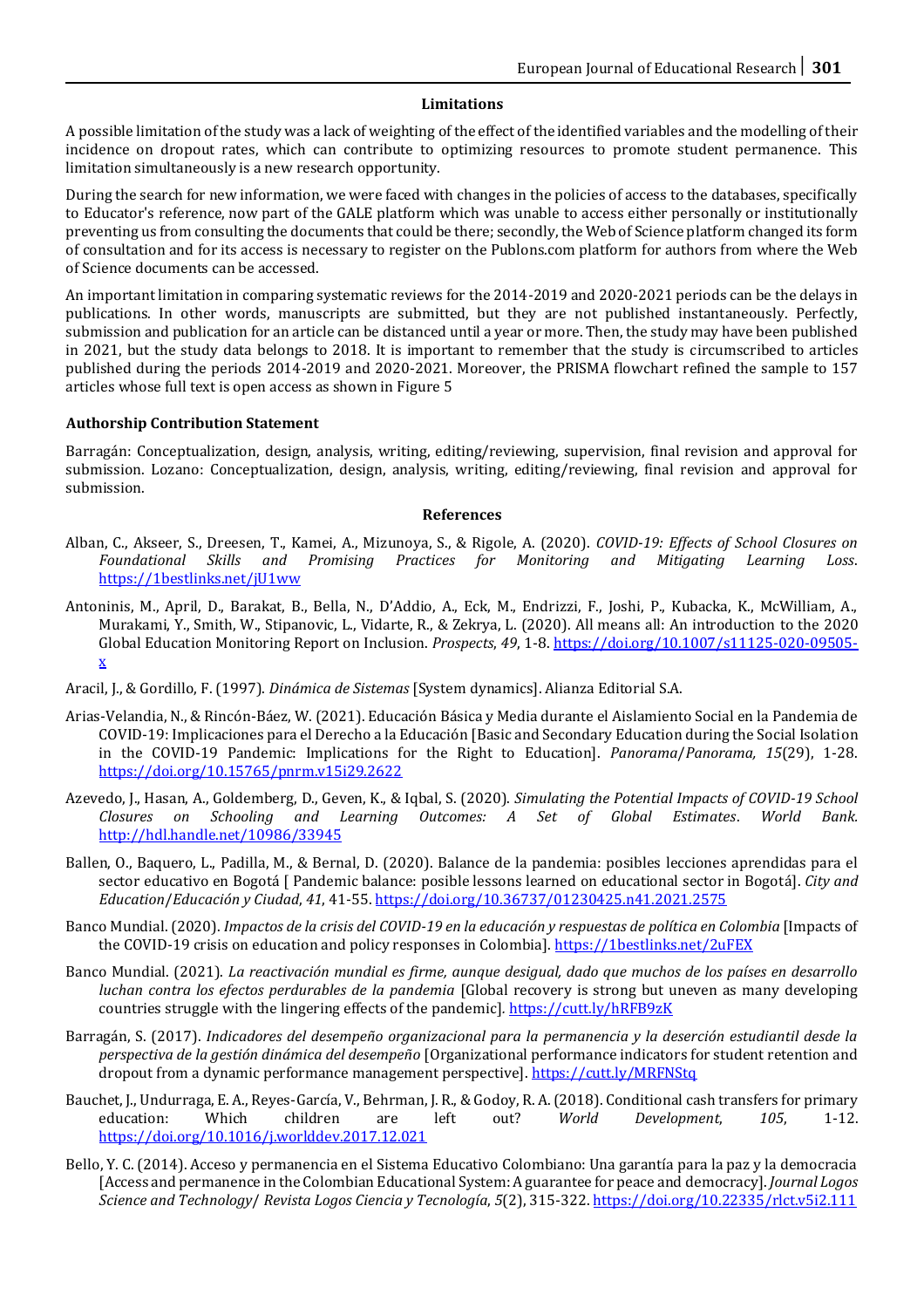- Caarls, K., Cebotari, V., Karamperidou, D., Albán, M., Zapata, J., & Yang, R. (2021). *Lifting Barriers to Education During and After COVID-19*. <https://1bestlinks.net/i3ZFH>
- Cáceres-Muñoz, J., Jiménez, A., & Martín-Sánchez, M. (2020). Cierre de Escuelas y Desigualdad Socioeducativa en Tiempos del COVID-19. Una Investigación Exploratoria en Clave Internacional [School Closings and Socio-Educational Inequality in Times of COVID-19. An Exploratory Research in an International Key]. *International Journal of Social Justice Education*/*Revista Internacional de Educación para la Justicia Social, 9*(3), 199-221. <https://doi.org/10.15366/riejs2020.9.3.011>
- Castro, W., Pino-Fan, L., Lugo-Armenta, J., Toro, J., & Retamal, S. (2020). A Mathemathics Education Reserach Agenda in Latin America Motivated by Coronavirus Pandemic. *EURASIA Journal of Mathematics, Science and Technology Education, 16*(12), 1-14[. https://doi.org/10.29333/ejmste/9277](https://doi.org/10.29333/ejmste/9277)
- Colombian Ministry of National Education. (2009). *Deserción estudiantil en la educación superior colombiana*. *Metodología de seguimiento, diagnóstico y elementos para su prevención* [Student dropout in Colombian higher education. Methodology of monitoring, diagnosis and elements for its prevention]. Imprenta Nacional de Colombia.
- Colombian Ministry of National Education. (2019a). *Estrategia de acceso y permanencia* [Access and permanence strategy][. https://cutt.ly/ZRFN3NS](https://cutt.ly/ZRFN3NS)
- Colombian Ministry of National Education. (2019b). *Sistema de educación básica y media* [Basic and secondary education system].<https://cutt.ly/vRFN5pu>
- Comisión Económica para América Latina. (2015). *Perspectivas económicas de América Latina 2015: Educación, competencias e innovación para el desarrollo* [Latin American Economic Outlook 2015: Education, skills and innovation for development]. CEPAL - OCDE.<https://cutt.ly/5RFNznT>
- Consort. (2021). *Transparent reporting of trials*. *Consort*.<http://www.consort-statement.org/>
- Cuesta, B. (2019). *Deserción escolar en el sistema educativo del bachillerato* [Dropouts in the high school system] [Bachelor thesis, Universidad de Guayaquil]. Repositorio Universidad de Guayaquil. <http://repositorio.ug.edu.ec/handle/redug/40995>
- DANE. (2020). *Educación formal (EDUC)* [Formal Education (EDUC)][. https://bit.ly/3FC1fxI](https://bit.ly/3FC1fxI)
- Delgado, M. (2014). *La educación básica y media en Colombia: retos en equidad y calidad* [Basic and secondary education in Colombia: equity and quality challenges][. http://hdl.handle.net/11445/190](http://hdl.handle.net/11445/190)
- Departamento Nacional de Planeación. (2015). *Plan Nacional de Desarrollo 2014-2018 Todos por un nuevo país* [National Development Plan 2014-2018 Todos por un nuevo país (All for a new country)] (Vol. Tomo 1). Departamento Nacional de Desarrollo.
- Departamento Nacional de Planeación. (2019). *Plan Nacional de Desarrollo 2018-2022. Pacto por Colombia, pacto por la equidad* [National Development Plan 2018-2022. Pact for Colombia, pact for Equity]. Departamento Nacional de Planeación. <https://bit.ly/3oU2OAp>
- Ducoing, P. (2018). La educación secundaria mexicana: Entre la búsqueda del acceso equitativo y el rezago [Mexican secondary education: Between the search for equitable access and backwardness]. *Journal Education/ Revista Educación*, *42*(2), 465-494[. https://doi.org/10.15517/revedu.v42i2.27665](https://doi.org/10.15517/revedu.v42i2.27665)
- Edo, M., Marchionni, M., & Garganta, S. (2017). *Compulsory Education Laws or Incentives from Conditional Cash Transfer Programs? Explaining the Rise in Secondary School Attendance Rate in Argentina. Education Policy Analisis Archives, 25*(76), 1-29[. http://dx.doi.org/10.14507/epaa.25.2596](http://dx.doi.org/10.14507/epaa.25.2596)
- Escribano, E. (2018). *The performance of teachers as a factor associated with educational quality in Latin America*. *Journal Education, 42*(2), 1-23[. https://doi.org/10.15517/revedu.v42i2.27033](https://doi.org/10.15517/revedu.v42i2.27033)
- Forero, G. (2014). *Propuesta de retención escolar tanto académico como convivencial desde la visión del docente sobre el abandono escolar.* Instituto Latinoamericano de Altos Estudios [Proposal for school retention, both academic and social, from the teacher's point of view on school dropout. Latin American Institute of Higher Education]. <https://www.ilae.edu.co/web/libros-html/libro-226/index.html>
- Ganimian, A. J., & Murnane, R. J. (2014). *Improving educational outcomes in developing countries: lessons from rigorous impact evaluations* (Nber Working Papers, 20284). Nber. <https://doi.org/10.3386/w20284>
- González, R., & Llaugel, F. (2016). Un modelo predictivo de deserción escolar para la República Dominicana [A predictive model of school dropout for the Dominican Republic]. *Revie*, *Revista de Investigación y Evaluación Educativa*, *3*(1), 42-65[. https://www.revie.gob.do/index.php/revie/article/view/58](https://www.revie.gob.do/index.php/revie/article/view/58)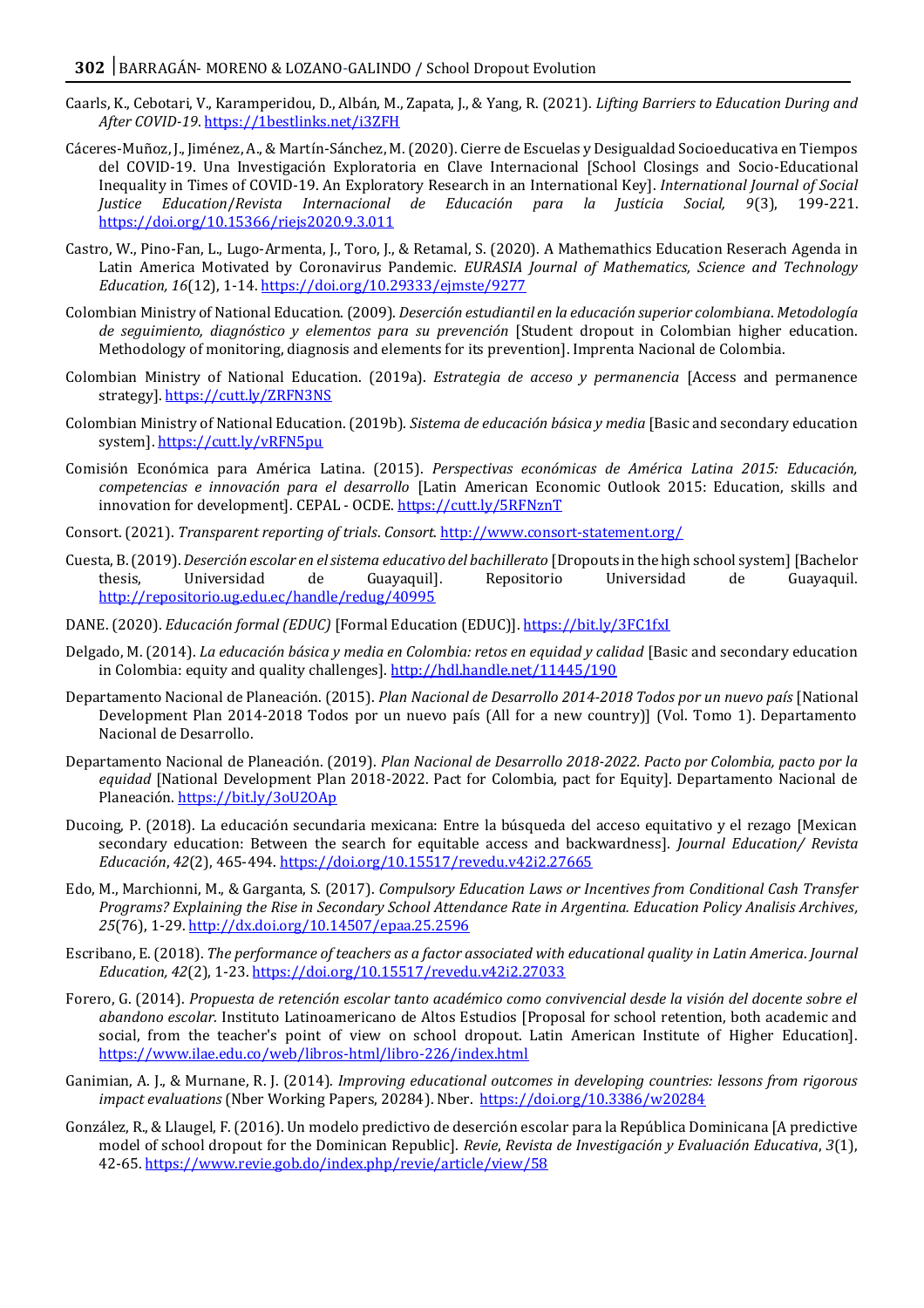- González, Y., & Triana, D. (2018). Actitudes de los docentes frente a la inclusión de estudiantes con necesidades educativas especiales [Teachers' attitudes to the inclusion of students with special educational needs]. *Educación y Educadores*, *21*(2), 200-218[. https://doi.org/10.5294/edu.2018.21.2.2](https://doi.org/10.5294/edu.2018.21.2.2)
- González-Kopper, N. (2016). Factores sociales y educativos asociados con la deserción del estudiantado de séptimo nivel del Liceo Francisco Amiguetti Herrera, Región Huetar Norte, durante 2012 [Social and educational factors associated with the dropout of seventh grade students of the Francisco Amiguetti Herrera High School, Huetar Norte Region, during 2012]. *Revista Electrónica Educare*, *20*(2), 1-21[. https://doi.org/10.15359/ree.20-2.8](https://doi.org/10.15359/ree.20-2.8)
- Horbath, J. E. (2018). Indígenas en tres ciudades caribeñas del sureste mexicano: percepciones de la discriminación y tensiones en su identidad. [Indigenous people in three Caribbean cities in the mexican southeast: perceptions of discrimination and tensions in their identities]. In J. E. Horbath & M. A. Gracia (Eds.), *La cuestión indígena en las ciudades de las Américas: Procesos, políticas e identidades* [The indigenous question in the cities of the Americas: Processes, policies and identities] (pp. 169–188). CLACSO[. https://doi.org/10.2307/j.ctvn5tztr.12](https://doi.org/10.2307/j.ctvn5tztr.12)
- Malagón, R. (2010). *Encuesta Nacional de Deserción Escolar* [National School Dropout Survey]. Final, Universidad Nacional de Colombia, Grupo de economía, política y ciudadanía centro de estudios facultad de ciencias humanas. <https://1bestlinks.net/TWs9q>
- Mazuera, R., & Albornoz, N. (2017). Maternidad adolescente, desigualdad social y exclusión educativa en el Norte de Santander (Colombia) y Táchira (Venezuela) [Adolescent maternity, social inequality and educational exclusion in Norte de Santander (Colombia) and Táchira (Venezuela)]. *Open Space Venezuelan Journal of Sociology/Espacio Abierto Cuaderno Venezolano de Sociología, 26*(1), 121-137.<https://cutt.ly/8RFNBCk>
- Munizaga, F., Cifuentes, M., & Beltrán, A. (2018). Retención y abandono estudiantil en la educación superior universitaria en América Latina y el Caribe: una revisión sistemática [Retention and dropout in higher education in Latin America and the Caribbean: a systematic review]. *Education Policy Analytical Files/ Archivos Analíticos de Políticas Educativas*, *26*(1), 1-36.<https://doi.org/10.14507/epaa.26.3348>
- Organisation for Economic Cooperation and Development. (2016). *Education in Colombia, Reviews of National Policies for Education*. OECD. [https://doi.org/10.1787/9789264250604-en.](https://doi.org/10.1787/9789264250604-en)
- Ovalle, C. (2019). Preparación para la Universidad: un modelo conceptual para las trayectorias estudiantiles hacia la educación superior [University readiness: a conceptual model for student trajectories towards higher education]. *Sophia, 15*(2), 28-39[. https://doi.org/10.18634/sophiaj.15v.2i.865](https://doi.org/10.18634/sophiaj.15v.2i.865)
- Pineda-Báez, C. (2010). *La voz del estudiante: El éxito de programas de retención universitaria* [The student's voice: the success of university retention programs.]. Universidad de La Sabana-UNESCO-IESALC.
- Prados, M. Á., & Alcaraz, M. (2018). Factores incidentes en el abandono escolar [Incident factors in school dropout*]. Journal of Educational Research*/ *Revista de Investigación en Educación*, *2*(16), 182-195. https://cutt.ly/wRFVCJN
- Ramírez, J. L., Castro, D., Arrieta, M., Redondo, M., & Brenes, M. (2018). Percepción del estudiantado activo sobre las causas del abandono escolar en instituciones de secundaria de la Dirección Regional de Enseñanza de Cartago, Costa Rica [Perception of active students on the causes of school dropout in secondary schools of the Regional Education Direction of Cartago, Costa Rica]. *Journal Education*/ *Revista Educación, 42*(2), 2215-2644. <https://doi.org/10.15517/revedu.v42i2.23574>
- Reimers, F., & Marmolejo, F. (2021). *La colaboración escuela-universidad durante la pandemia. manteniendo las oportunidades educativas y reinventando la educación* [University and school collaborations during a pandemic. sustaining educational opportunity and reinventing education]. Asociación Nacional de Universidades e Instituciones de Educación Superior- ANUIES. <https://bit.ly/3xISsHB>
- Rendón, A. (2015). Educación de la competencia socioemocional y estilos de enseñanza en la educación media [Socioemotional competence education and teaching styles in middle school]. *Sophia, 11*(2), 237-256. <http://www.scielo.org.co/pdf/sph/v11n2/v11n2a09.pdf>
- Rubio, A., Ballén, O., Blanco, C., Bermúdez, L., Cortés, R., Palacios, J., & Martínez, C. (2020). El regreso a las Aulas en el Marco del COVID-19. [Back to the Classroom in the COVID-19 Framework]. *Nota Política Pública, 1,* 1-25. <https://1bestlinks.net/l0cYG>
- Sánchez, A., Reyes, F., & Villarroel, V. (2016). Participación y expectativas de los padres sobre la educación de sus hijos en una escuela pública [Parental involvement and expectations about their children's education in a public school]. (E. P. XLII, Ed.) *Pedagogical Studies*/*Estudios Pedagógicos, XLII*(3), 347-367. [https://doi.org/10.4067/S0718-](https://doi.org/10.4067/S0718-07052016000400019) [07052016000400019](https://doi.org/10.4067/S0718-07052016000400019)
- Schmitt, R., & Dos Santos, B. (2013). *Modelo ecológico del abandono estudiantil en la educación superior: una propuesta metodológica orientada a la construcción de una tesis* [Ecological model of student dropout in higher education: a methodological proposal oriented to the construction of a thesis]. Congresos CLABES. <https://bit.ly/3FDVOhO>